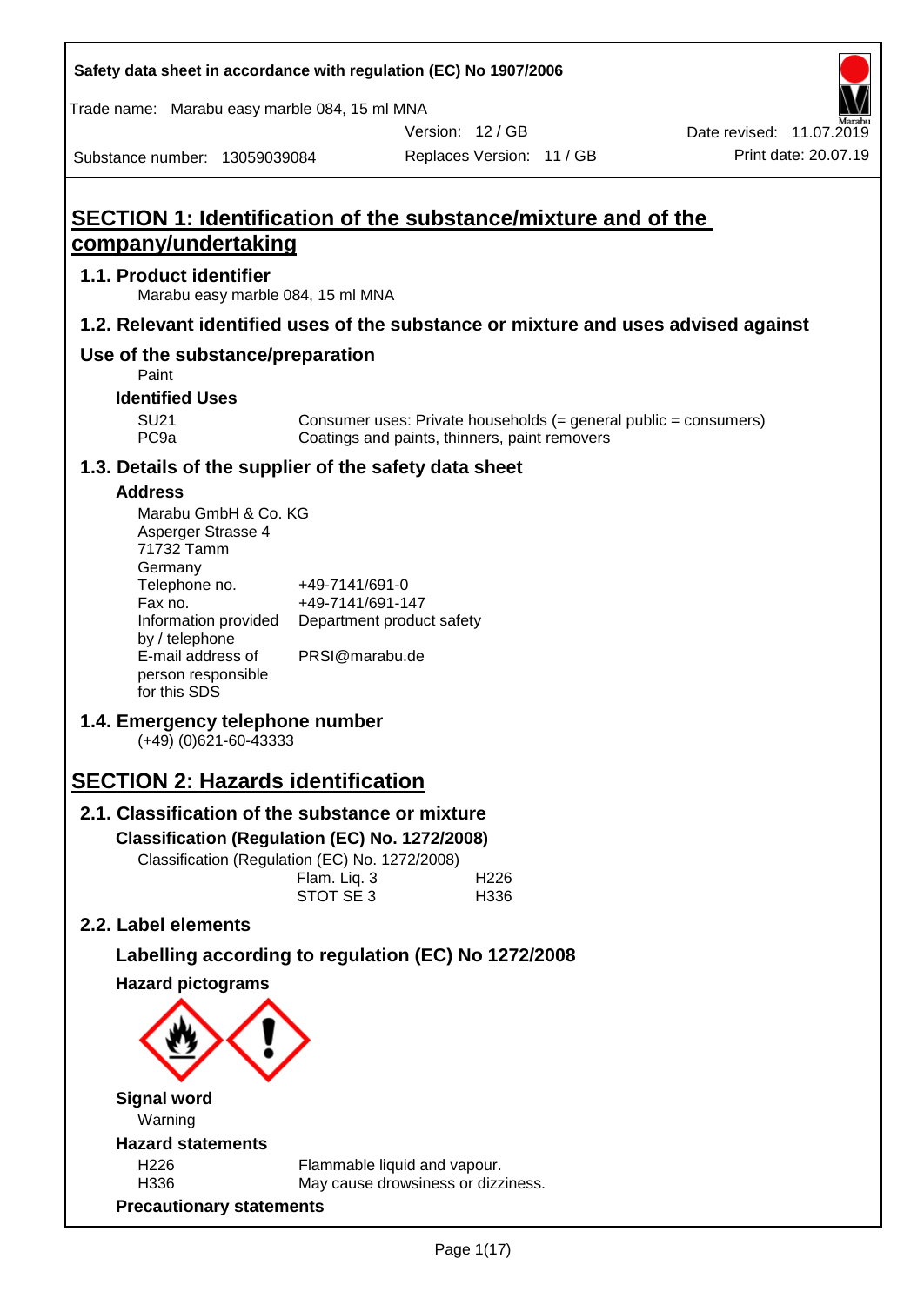|                                                          | Safety data sheet in accordance with regulation (EC) No 1907/2006               |                                                                         |                           |    |      |                                                                               |  |
|----------------------------------------------------------|---------------------------------------------------------------------------------|-------------------------------------------------------------------------|---------------------------|----|------|-------------------------------------------------------------------------------|--|
| Trade name: Marabu easy marble 084, 15 ml MNA            |                                                                                 |                                                                         |                           |    |      |                                                                               |  |
|                                                          |                                                                                 |                                                                         | Version: 12 / GB          |    |      | Date revised: 11.07.2019                                                      |  |
| Substance number: 13059039084                            |                                                                                 |                                                                         | Replaces Version: 11 / GB |    |      | Print date: 20.07.19                                                          |  |
| P101                                                     |                                                                                 | If medical advice is needed, have product container or label at hand.   |                           |    |      |                                                                               |  |
| P102                                                     |                                                                                 | Keep out of reach of children.                                          |                           |    |      |                                                                               |  |
| P210                                                     |                                                                                 |                                                                         |                           |    |      | Keep away from heat, hot surfaces, sparks, open flames and other ignition     |  |
| P271                                                     |                                                                                 | sources. No smoking.<br>Use only outdoors or in a well-ventilated area. |                           |    |      |                                                                               |  |
| P405                                                     |                                                                                 | Store locked up.                                                        |                           |    |      |                                                                               |  |
| P501.9                                                   |                                                                                 | Dispose of contents/container as problematic waste.                     |                           |    |      |                                                                               |  |
|                                                          | Hazardous component(s) to be indicated on label (Regulation (EC) No. 1272/2008) |                                                                         |                           |    |      |                                                                               |  |
| contains                                                 |                                                                                 | 2% aromatics; 2-Methoxy-1-methylethyl acetate                           |                           |    |      | 1-Methoxy-2-propanol; Hydrocarbons, C9-C11, n-alkanes, isoalkanes, cyclics, < |  |
| 2.3. Other hazards                                       |                                                                                 |                                                                         |                           |    |      |                                                                               |  |
|                                                          | No special hazards have to be mentioned.                                        |                                                                         |                           |    |      |                                                                               |  |
|                                                          |                                                                                 |                                                                         |                           |    |      |                                                                               |  |
| <b>SECTION 3: Composition/information on ingredients</b> |                                                                                 |                                                                         |                           |    |      |                                                                               |  |
| 3.2. Mixtures                                            |                                                                                 |                                                                         |                           |    |      |                                                                               |  |
|                                                          | <b>Chemical characterization</b>                                                |                                                                         |                           |    |      |                                                                               |  |
|                                                          | Paint based on alkyd resins and on solvents                                     |                                                                         |                           |    |      |                                                                               |  |
| <b>Hazardous ingredients</b>                             |                                                                                 |                                                                         |                           |    |      |                                                                               |  |
| 1-Methoxy-2-propanol                                     |                                                                                 |                                                                         |                           |    |      |                                                                               |  |
| CAS No.                                                  | 107-98-2                                                                        |                                                                         |                           |    |      |                                                                               |  |
| EINECS no.                                               | 203-539-1                                                                       |                                                                         |                           |    |      |                                                                               |  |
| Registration no.                                         |                                                                                 | 01-2119457435-35                                                        |                           |    |      |                                                                               |  |
| Concentration                                            |                                                                                 | 25<br>$>=$                                                              | $\,<\,$                   | 50 | %    |                                                                               |  |
|                                                          | Classification (Regulation (EC) No. 1272/2008)                                  |                                                                         |                           |    |      |                                                                               |  |
|                                                          | STOT SE 3                                                                       |                                                                         | H336                      |    |      |                                                                               |  |
|                                                          | Flam. Liq. 3                                                                    |                                                                         | H <sub>226</sub>          |    |      |                                                                               |  |
|                                                          | Hydrocarbons, C9-C11, n-alkanes, isoalkanes, cyclics, < 2% aromatics            |                                                                         |                           |    |      |                                                                               |  |
| CAS No.                                                  | 64742-48-9                                                                      |                                                                         |                           |    |      |                                                                               |  |
| EINECS no.                                               | 265-150-3                                                                       |                                                                         |                           |    |      |                                                                               |  |
| Registration no.                                         |                                                                                 | 01-2119463258-33 (LIST NUMBER 919-857-5)                                |                           |    |      |                                                                               |  |
| Concentration                                            |                                                                                 | 10<br>$>=$                                                              | $\overline{\phantom{0}}$  | 20 | %    |                                                                               |  |
|                                                          | Classification (Regulation (EC) No. 1272/2008)                                  |                                                                         |                           |    |      |                                                                               |  |
|                                                          | Asp. Tox. 1                                                                     |                                                                         | H304                      |    |      |                                                                               |  |
|                                                          | Flam. Liq. 3                                                                    |                                                                         | H <sub>226</sub>          |    |      |                                                                               |  |
|                                                          | STOT SE 3                                                                       |                                                                         | H336                      |    |      |                                                                               |  |
|                                                          |                                                                                 |                                                                         | <b>EUH066</b>             |    |      |                                                                               |  |
|                                                          |                                                                                 |                                                                         |                           |    |      |                                                                               |  |
| CAS No.                                                  | 2-Methoxy-1-methylethyl acetate<br>108-65-6                                     |                                                                         |                           |    |      |                                                                               |  |
| EINECS no.                                               | 203-603-9                                                                       |                                                                         |                           |    |      |                                                                               |  |
| Registration no.                                         |                                                                                 | 01-2119475791-29                                                        |                           |    |      |                                                                               |  |
| Concentration                                            |                                                                                 | 10<br>$>=$                                                              | $\overline{\phantom{0}}$  | 20 | $\%$ |                                                                               |  |
|                                                          | Classification (Regulation (EC) No. 1272/2008)                                  |                                                                         |                           |    |      |                                                                               |  |
|                                                          | Flam. Liq. 3                                                                    |                                                                         | H <sub>226</sub>          |    |      |                                                                               |  |
|                                                          | STOT SE 3                                                                       |                                                                         | H336                      |    |      |                                                                               |  |
|                                                          |                                                                                 |                                                                         |                           |    |      |                                                                               |  |
| 2-Butoxyethyl acetate                                    |                                                                                 |                                                                         |                           |    |      |                                                                               |  |
| CAS No.                                                  | 112-07-2                                                                        |                                                                         |                           |    |      |                                                                               |  |
| EINECS no.                                               | 203-933-3                                                                       |                                                                         |                           |    |      |                                                                               |  |

 $\mathbf{r}$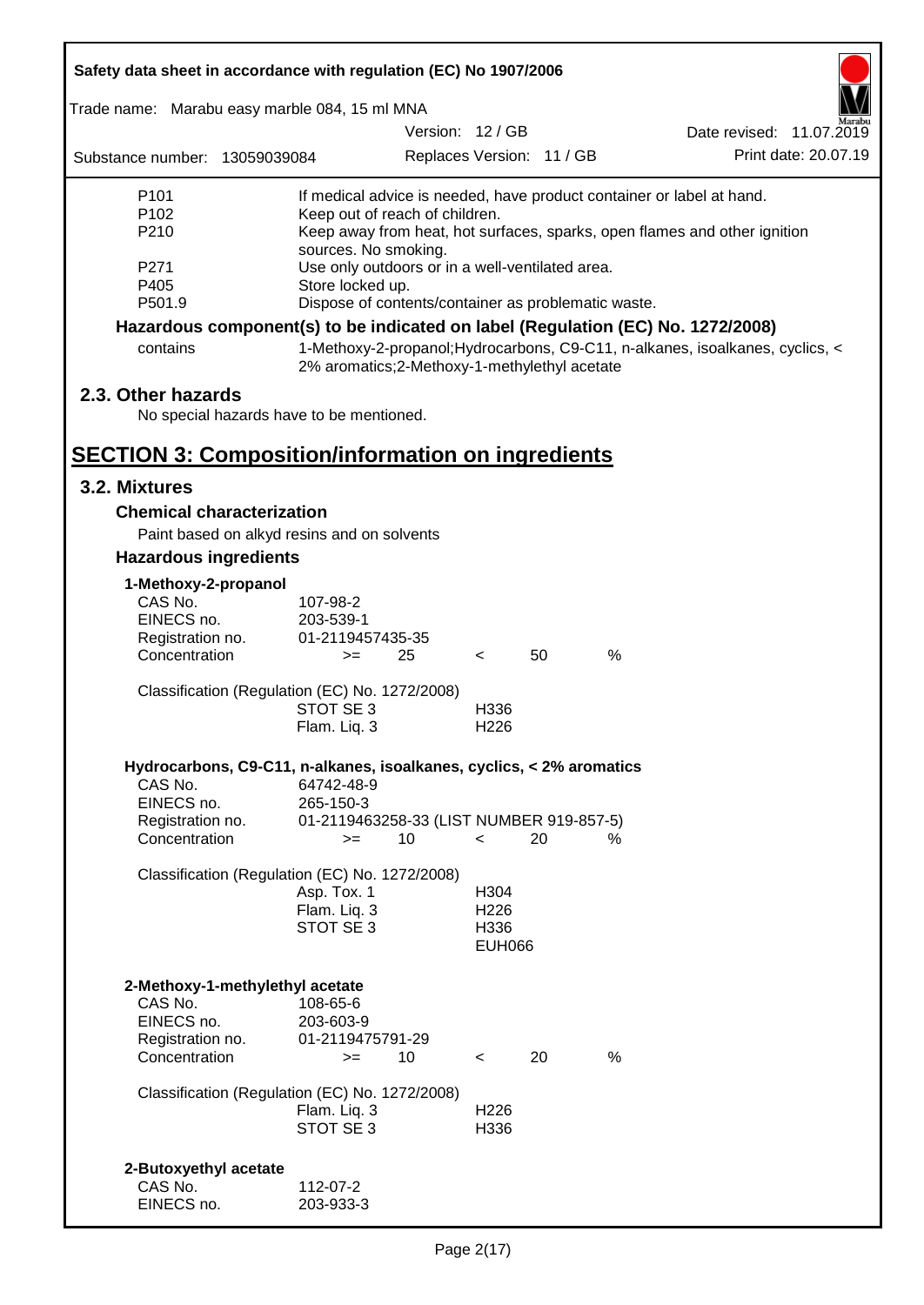|           |                         |                               | Safety data sheet in accordance with regulation (EC) No 1907/2006                                       |                  |              |                           |   |                                                                                                                                                                                                       |
|-----------|-------------------------|-------------------------------|---------------------------------------------------------------------------------------------------------|------------------|--------------|---------------------------|---|-------------------------------------------------------------------------------------------------------------------------------------------------------------------------------------------------------|
|           |                         |                               | Trade name: Marabu easy marble 084, 15 ml MNA                                                           |                  |              |                           |   |                                                                                                                                                                                                       |
|           |                         |                               |                                                                                                         | Version: 12 / GB |              |                           |   | Date revised: 11.07.2019                                                                                                                                                                              |
|           |                         | Substance number: 13059039084 |                                                                                                         |                  |              | Replaces Version: 11 / GB |   | Print date: 20.07.19                                                                                                                                                                                  |
|           | Registration no.        |                               | 01-2119475112-47                                                                                        |                  |              |                           |   |                                                                                                                                                                                                       |
|           | Concentration           |                               | $>=$                                                                                                    | $\mathbf{1}$     | $\prec$      | 10                        | % |                                                                                                                                                                                                       |
|           |                         |                               | Classification (Regulation (EC) No. 1272/2008)                                                          |                  |              |                           |   |                                                                                                                                                                                                       |
|           |                         |                               | Acute Tox. 4                                                                                            |                  | H332         |                           |   |                                                                                                                                                                                                       |
|           |                         |                               | Acute Tox. 4<br>Acute Tox. 4                                                                            |                  | H312<br>H302 |                           |   |                                                                                                                                                                                                       |
|           |                         |                               |                                                                                                         |                  |              |                           |   |                                                                                                                                                                                                       |
|           |                         |                               | <b>SECTION 4: First aid measures</b>                                                                    |                  |              |                           |   |                                                                                                                                                                                                       |
|           |                         |                               | 4.1. Description of first aid measures                                                                  |                  |              |                           |   |                                                                                                                                                                                                       |
|           |                         | <b>General information</b>    |                                                                                                         |                  |              |                           |   |                                                                                                                                                                                                       |
|           |                         |                               |                                                                                                         |                  |              |                           |   | In all cases of doubt, or when symptoms persist, seek medical attention. Never give anything by mouth<br>to an unconscious person. If unconscious place in recovery position and seek medical advice. |
|           | <b>After inhalation</b> |                               |                                                                                                         |                  |              |                           |   |                                                                                                                                                                                                       |
|           |                         | artificial respiration.       |                                                                                                         |                  |              |                           |   | Remove to fresh air, keep patient warm and at rest. If breathing is irregular or stopped, administer                                                                                                  |
|           | After skin contact      |                               |                                                                                                         |                  |              |                           |   |                                                                                                                                                                                                       |
|           |                         |                               | cleanser. Do NOT use solvents or thinners.                                                              |                  |              |                           |   | Remove contaminated clothing. Wash skin thoroughly with soap and water or use recognised skin                                                                                                         |
|           | After eye contact       |                               |                                                                                                         |                  |              |                           |   |                                                                                                                                                                                                       |
|           |                         |                               | minutes and seek immediate medical advice.                                                              |                  |              |                           |   | Remove contact lenses, irrigate copiously with clean, fresh water, holding the eyelids apart for at least 10                                                                                          |
|           | <b>After ingestion</b>  |                               |                                                                                                         |                  |              |                           |   |                                                                                                                                                                                                       |
|           |                         |                               | immediate medical attention. Keep at rest. Do NOT induce vomiting.                                      |                  |              |                           |   | If accidentally swallowed rinse the mouth with plenty of water (only if the person is conscious) and obtain                                                                                           |
|           |                         |                               | 4.2. Most important symptoms and effects, both acute and delayed<br>Until now no symptoms known so far. |                  |              |                           |   |                                                                                                                                                                                                       |
|           |                         |                               |                                                                                                         |                  |              |                           |   | 4.3. Indication of any immediate medical attention and special treatment needed                                                                                                                       |
|           |                         | Treat symptomatically         | Hints for the physician / treatment                                                                     |                  |              |                           |   |                                                                                                                                                                                                       |
|           |                         |                               |                                                                                                         |                  |              |                           |   |                                                                                                                                                                                                       |
|           |                         |                               | <b>SECTION 5: Firefighting measures</b>                                                                 |                  |              |                           |   |                                                                                                                                                                                                       |
|           |                         | 5.1. Extinguishing media      |                                                                                                         |                  |              |                           |   |                                                                                                                                                                                                       |
|           |                         | Suitable extinguishing media  |                                                                                                         |                  |              |                           |   |                                                                                                                                                                                                       |
| water jet |                         |                               |                                                                                                         |                  |              |                           |   | Recommended: alcohol resistant foam, CO2, powders, water spray/mist, Not be used for safety reasons:                                                                                                  |
|           |                         |                               | 5.2. Special hazards arising from the substance or mixture                                              |                  |              |                           |   |                                                                                                                                                                                                       |
|           |                         |                               | black smoke; Nitrogen oxides (NOx)                                                                      |                  |              |                           |   | In the event of fire the following can be released: Carbon monoxide (CO); Carbon dioxide (CO2); dense                                                                                                 |
|           |                         | 5.3. Advice for firefighters  |                                                                                                         |                  |              |                           |   |                                                                                                                                                                                                       |
|           |                         |                               | Special protective equipment for fire-fighting                                                          |                  |              |                           |   |                                                                                                                                                                                                       |
|           | water courses.          |                               |                                                                                                         |                  |              |                           |   | Cool closed containers exposed to fire with water. Do not allow run-off from fire fighting to enter drains or                                                                                         |
|           |                         |                               | <b>SECTION 6: Accidental release measures</b>                                                           |                  |              |                           |   |                                                                                                                                                                                                       |
|           |                         |                               |                                                                                                         |                  |              |                           |   | 6.1. Personal precautions, protective equipment and emergency procedures                                                                                                                              |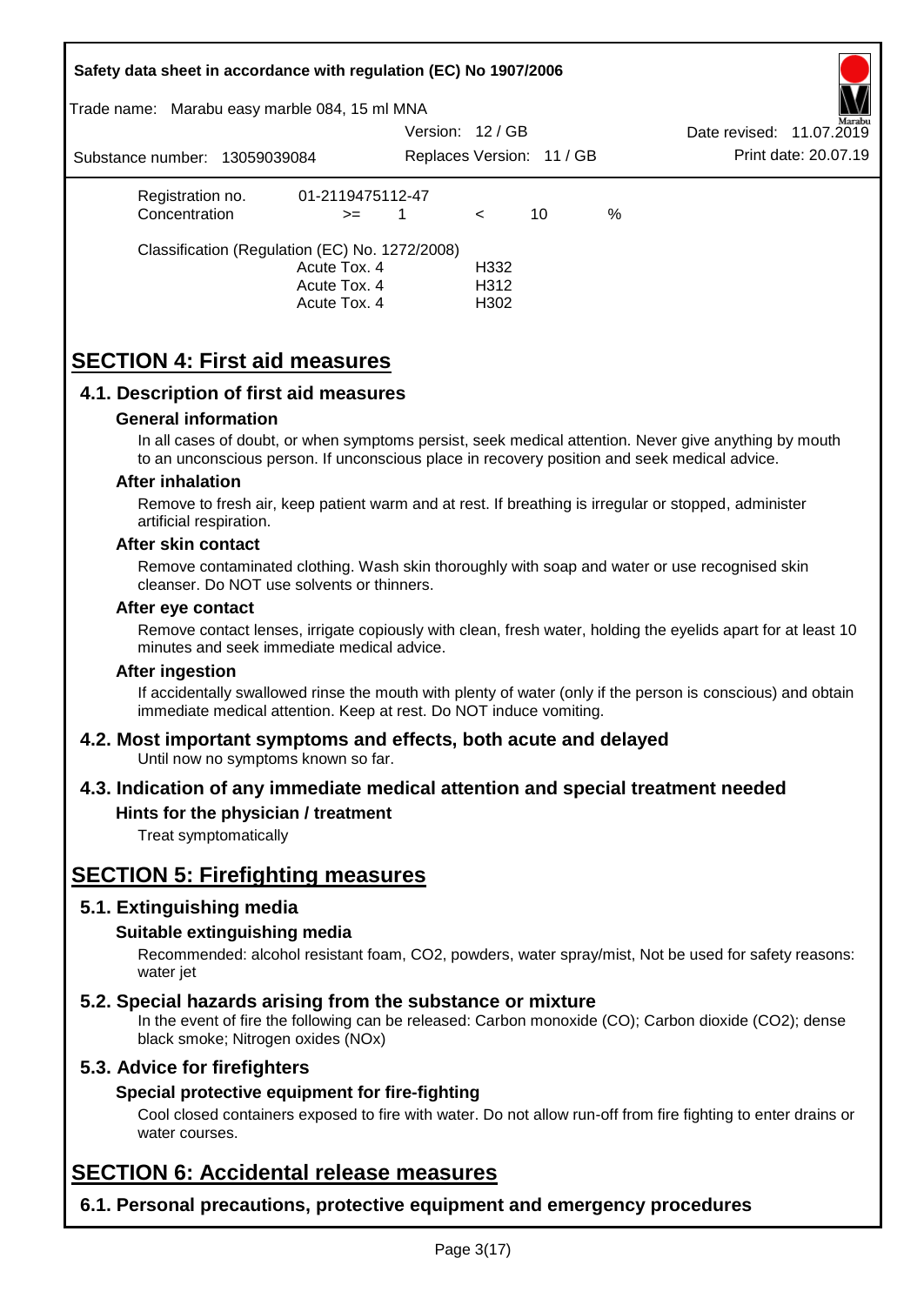Trade name: Marabu easy marble 084, 15 ml MNA

Version: 12 / GB

Replaces Version: 11 / GB Print date: 20.07.19 Date revised: 11.07.2019

Substance number: 13059039084

Exclude sources of ignition and ventilate the area. Avoid breathing vapours. Refer to protective measures listed in Sections 7 and 8.

## **6.2. Environmental precautions**

Do not allow to enter drains or waterways. If the product contaminates lakes, rivers or sewage, inform appropriate authorities in accordance with local regulations.

## **6.3. Methods and material for containment and cleaning up**

Contain and collect spillage with non-combustible absorbent materials, e.g. sand, earth, vermiculite, diatomaceous earth and place in container for disposal according to local regulations (see section 13). Clean preferably with a detergent - avoid use of solvents.

## **6.4. Reference to other sections**

Information regarding Safe handling, see Section 7. Information regarding personal protective measures, see Section 8. Information regarding waste disposal, see Section 13.

# **SECTION 7: Handling and storage**

## **7.1. Precautions for safe handling**

## **Advice on safe handling**

Prevent the creation of flammable or explosive concentrations of vapour in air and avoid vapour concentration higher than the occupational exposure limits. In addition, the product should only be used in areas from which all naked lights and other sources of ignition have been excluded. Electrical equipment should be protected to the appropriate standard. Mixture may charge electrostatically: always use earthing leads when transferring from one container to another. Operators should wear anti-static footwear and clothing and floors should be of the conducting type. Isolate from sources of heat, sparks and open flame. No sparking tools should be used. Avoid skin and eye contact. Avoid the inhalation of particulates and spray mist arising from the application of this mixture. Smoking, eating and drinking shall be prohibited in application area. For personal protection see Section 8. Never use pressure to empty: container is not a pressure vessel. Always keep in containers of same material as the original one. Comply with the health and safety at work laws. Do not allow to enter drains or water courses.

## **Advice on protection against fire and explosion**

Vapours are heavier than air and may spread along floors. Vapours may form explosive mixtures with air.

#### **Classification of fires / temperature class / Ignition group / Dust explosion class**

Classification of fires B (Combustible liquid substances) Temperature class T4

## **7.2. Conditions for safe storage, including any incompatibilities**

## **Requirements for storage rooms and vessels**

Electrical installations/working materials must comply with the local applied technological safety standards. Storage rooms in which filling operations take place must have a conducting floor. Store in accordance with national regulation

#### **Hints on storage assembly**

Store away from oxidising agents, from strongly alkaline and strongly acid materials.

#### **Further information on storage conditions**

Observe label precautions. Store between 15 and 30 °C in a dry, well ventilated place away from sources of heat and direct sunlight. Keep container tightly closed. Keep away from sources of ignition. No smoking. Prevent unauthorised access. Containers which are opened must be carefully resealed and kept upright to prevent leakage.

## **7.3. Specific end use(s)**

Paint

## **SECTION 8: Exposure controls/personal protection \*\*\***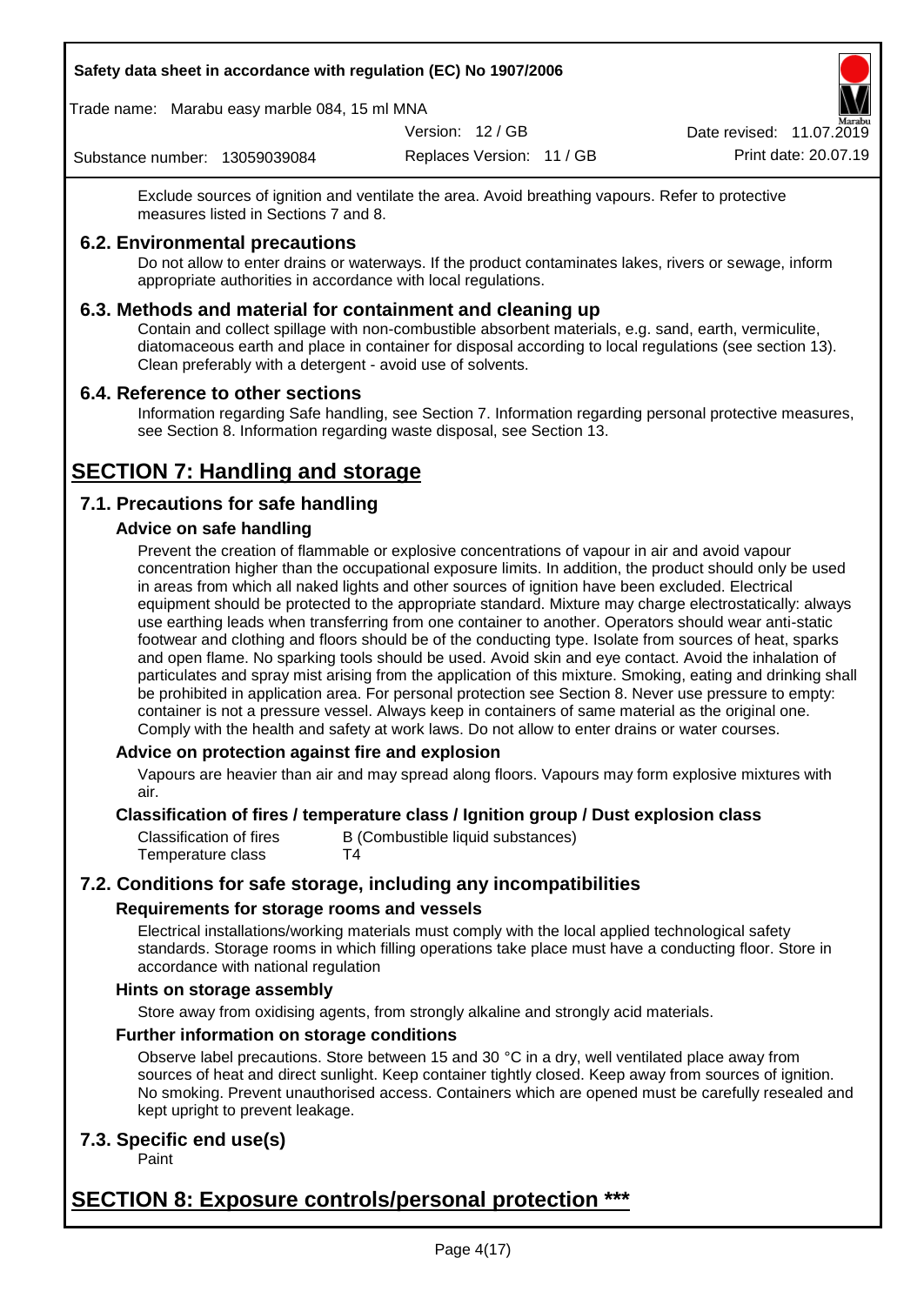| Safety data sheet in accordance with regulation (EC) No 1907/2006   |                                                 |     |                   |                          |
|---------------------------------------------------------------------|-------------------------------------------------|-----|-------------------|--------------------------|
| Trade name: Marabu easy marble 084, 15 ml MNA                       |                                                 |     |                   |                          |
|                                                                     | Version: 12 / GB                                |     |                   | Date revised: 11.07.2019 |
| Substance number: 13059039084                                       | Replaces Version: 11 / GB                       |     |                   | Print date: 20.07.19     |
| 8.1. Control parameters                                             |                                                 |     |                   |                          |
| <b>Exposure limit values ***</b>                                    |                                                 |     |                   |                          |
| 2-Methoxy-1-methylethyl acetate                                     |                                                 |     |                   |                          |
| List                                                                | EH40                                            |     |                   |                          |
| <b>Type</b>                                                         | WEL                                             |     |                   |                          |
| Value                                                               | mg/m <sup>3</sup><br>274                        | 50  | ppm(V)            |                          |
| Short term exposure limit<br>Skin resorption / sensibilisation: Sk; | 548<br>mg/m <sup>3</sup><br><b>Status: 2011</b> | 100 | ppm(V)            |                          |
| 1-Methoxy-2-propanol                                                |                                                 |     |                   |                          |
| List                                                                | EH40                                            |     |                   |                          |
| <b>Type</b><br>Value                                                | WEL<br>375<br>mg/m <sup>3</sup>                 | 100 | ppm(V)            |                          |
| Short term exposure limit                                           | 560<br>mg/m <sup>3</sup>                        | 150 | ppm(V)            |                          |
| Skin resorption / sensibilisation: Sk;                              | <b>Status: 2011</b>                             |     |                   |                          |
| 2-Butoxyethyl acetate                                               |                                                 |     |                   |                          |
| List                                                                | EH40                                            |     |                   |                          |
| <b>Type</b>                                                         | WEL                                             |     |                   |                          |
| Value                                                               | 133                                             | 20  | ppm(V)            |                          |
| Short term exposure limit                                           | 332                                             | 50  | ppm(V)            |                          |
| Skin resorption / sensibilisation: Sk;                              | <b>Status: 2011</b>                             |     |                   |                          |
| Derived No/Minimal Effect Levels (DNEL/DMEL) ***                    |                                                 |     |                   |                          |
| 2-Methoxy-1-methylethyl acetate                                     |                                                 |     |                   |                          |
| Type of value                                                       | Derived No Effect Level (DNEL)                  |     |                   |                          |
| Reference group                                                     | Worker                                          |     |                   |                          |
| Duration of exposure                                                | Long term                                       |     |                   |                          |
| Route of exposure<br>Mode of action                                 | dermal                                          |     |                   |                          |
| Concentration                                                       | Systemic effects<br>796                         |     | mg/kg/d           |                          |
|                                                                     |                                                 |     |                   |                          |
| Type of value                                                       | Derived No Effect Level (DNEL)                  |     |                   |                          |
| Reference group                                                     | Worker                                          |     |                   |                          |
| Duration of exposure                                                | Long term                                       |     |                   |                          |
| Route of exposure                                                   | inhalative                                      |     |                   |                          |
| Mode of action<br>Concentration                                     | Systemic effects<br>275                         |     | mg/m <sup>3</sup> |                          |
|                                                                     |                                                 |     |                   |                          |
| Type of value                                                       | Derived No Effect Level (DNEL)                  |     |                   |                          |
| Reference group                                                     | Consumer                                        |     |                   |                          |
| Duration of exposure                                                | Long term                                       |     |                   |                          |
| Route of exposure                                                   | dermal                                          |     |                   |                          |
| Mode of action                                                      | Systemic effects                                |     |                   |                          |
| Concentration                                                       | 320                                             |     | mg/kg/d           |                          |
| Type of value                                                       | Derived No Effect Level (DNEL)                  |     |                   |                          |
| Reference group                                                     | Consumer                                        |     |                   |                          |
| Duration of exposure                                                | Long term                                       |     |                   |                          |
| Route of exposure                                                   | inhalative                                      |     |                   |                          |
| Mode of action                                                      | Systemic effects                                |     |                   |                          |
| Concentration                                                       | 33                                              |     | mg/m <sup>3</sup> |                          |
|                                                                     |                                                 |     |                   |                          |
| Type of value<br>Reference group                                    | Derived No Effect Level (DNEL)<br>Consumer      |     |                   |                          |
| Duration of exposure                                                | Long term                                       |     |                   |                          |
| Route of exposure                                                   | inhalative                                      |     |                   |                          |
| Mode of action                                                      | Local effects                                   |     |                   |                          |
|                                                                     |                                                 |     |                   |                          |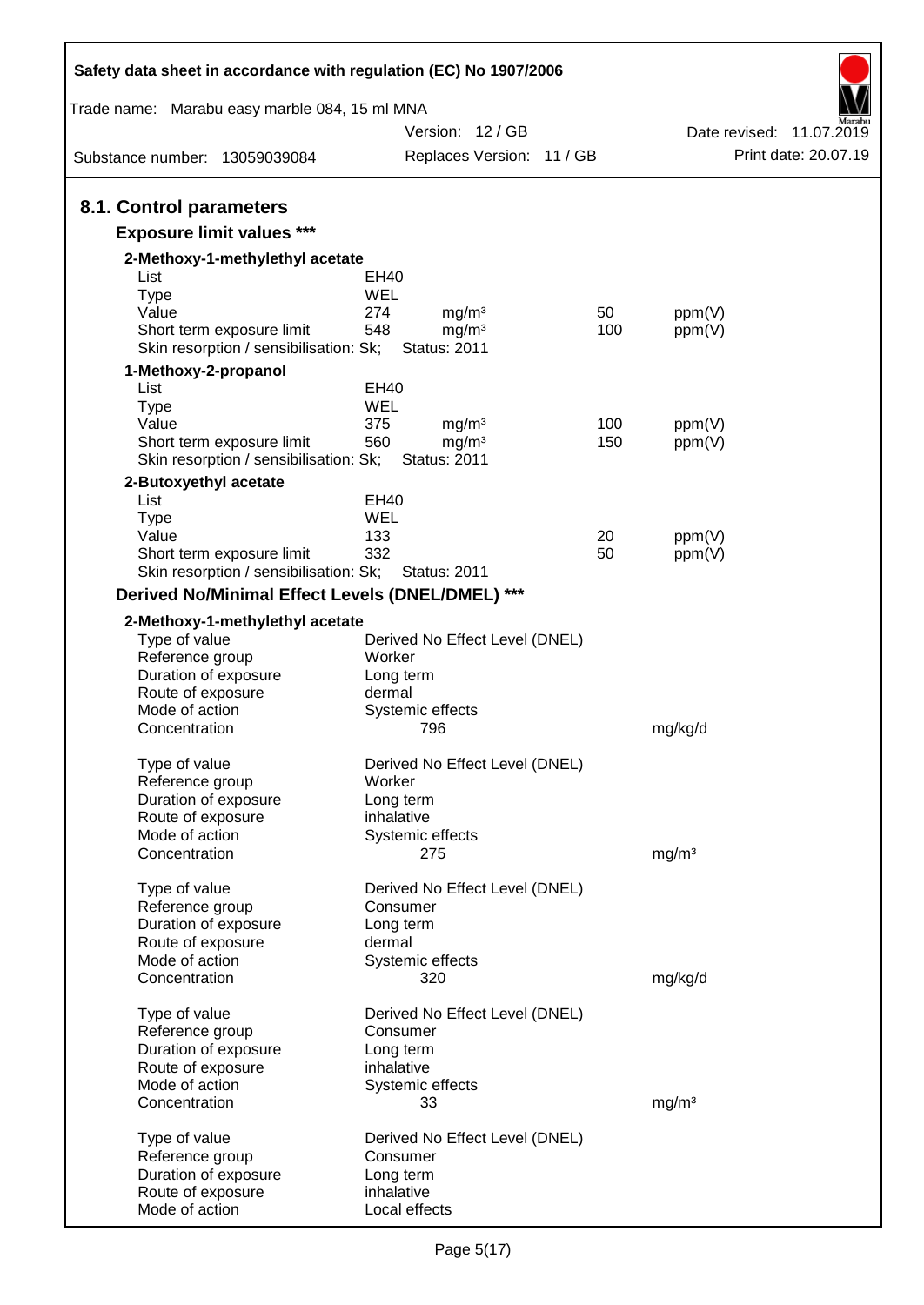| Safety data sheet in accordance with regulation (EC) No 1907/2006                                                                                                |                                                                                                                                           |                                                  |
|------------------------------------------------------------------------------------------------------------------------------------------------------------------|-------------------------------------------------------------------------------------------------------------------------------------------|--------------------------------------------------|
| Trade name: Marabu easy marble 084, 15 ml MNA                                                                                                                    |                                                                                                                                           |                                                  |
| Substance number: 13059039084                                                                                                                                    | Version: 12 / GB<br>Replaces Version: 11 / GB                                                                                             | Date revised: 11.07.2019<br>Print date: 20.07.19 |
| Concentration                                                                                                                                                    | 33                                                                                                                                        | mg/m <sup>3</sup>                                |
| Type of value<br>Reference group<br>Duration of exposure<br>Route of exposure<br>Mode of action<br>Concentration                                                 | Derived No Effect Level (DNEL)<br>Consumer<br>Long term<br>oral<br>Systemic effects<br>36                                                 | mg/kg/d                                          |
| Type of value<br>Reference group<br>Duration of exposure<br>Route of exposure<br>Mode of action<br>Concentration                                                 | Derived No Effect Level (DNEL)<br>Worker<br>Lifetime<br>inhalative<br>Local effects<br>550                                                | mg/m <sup>3</sup>                                |
| 2-Butoxyethyl acetate<br>Reference substance<br>Type of value<br>Reference group<br>Duration of exposure<br>Route of exposure<br>Mode of action<br>Concentration | 2-Butoxyethyl acetate<br>Derived No Effect Level (DNEL)<br>Worker<br>Long term<br>inhalative<br>Systemic effects<br>133                   | mg/m <sup>3</sup>                                |
| Type of value<br>Reference group<br>Duration of exposure<br>Route of exposure<br>Mode of action<br>Concentration                                                 | 2-Butoxyethyl acetate<br>Derived No Effect Level (DNEL)<br>Worker<br>Short term<br>inhalative<br>Local effects<br>333                     | mg/m <sup>3</sup>                                |
| Type of value<br>Reference group<br>Duration of exposure<br>Route of exposure<br>Mode of action<br>Concentration                                                 | 2-Butoxyethyl acetate<br>Derived No Effect Level (DNEL)<br>Worker<br>Long term<br>dermal<br>Systemic effects<br>169                       | mg/kg/d                                          |
| Type of value<br>Reference group<br>Duration of exposure<br>Route of exposure<br>Mode of action<br>Concentration                                                 | 2-Butoxyethyl acetate<br>Derived No Effect Level (DNEL)<br>Worker<br>Short term<br>dermal<br>Systemic effects<br>120                      | mg/kg/d                                          |
| Type of value<br>Reference group<br>Duration of exposure<br>Route of exposure<br>Mode of action<br>Concentration                                                 | 2-Butoxyethyl acetate<br>Derived No Effect Level (DNEL)<br><b>General Population</b><br>Long term<br>inhalative<br>Systemic effects<br>80 | mg/m <sup>3</sup>                                |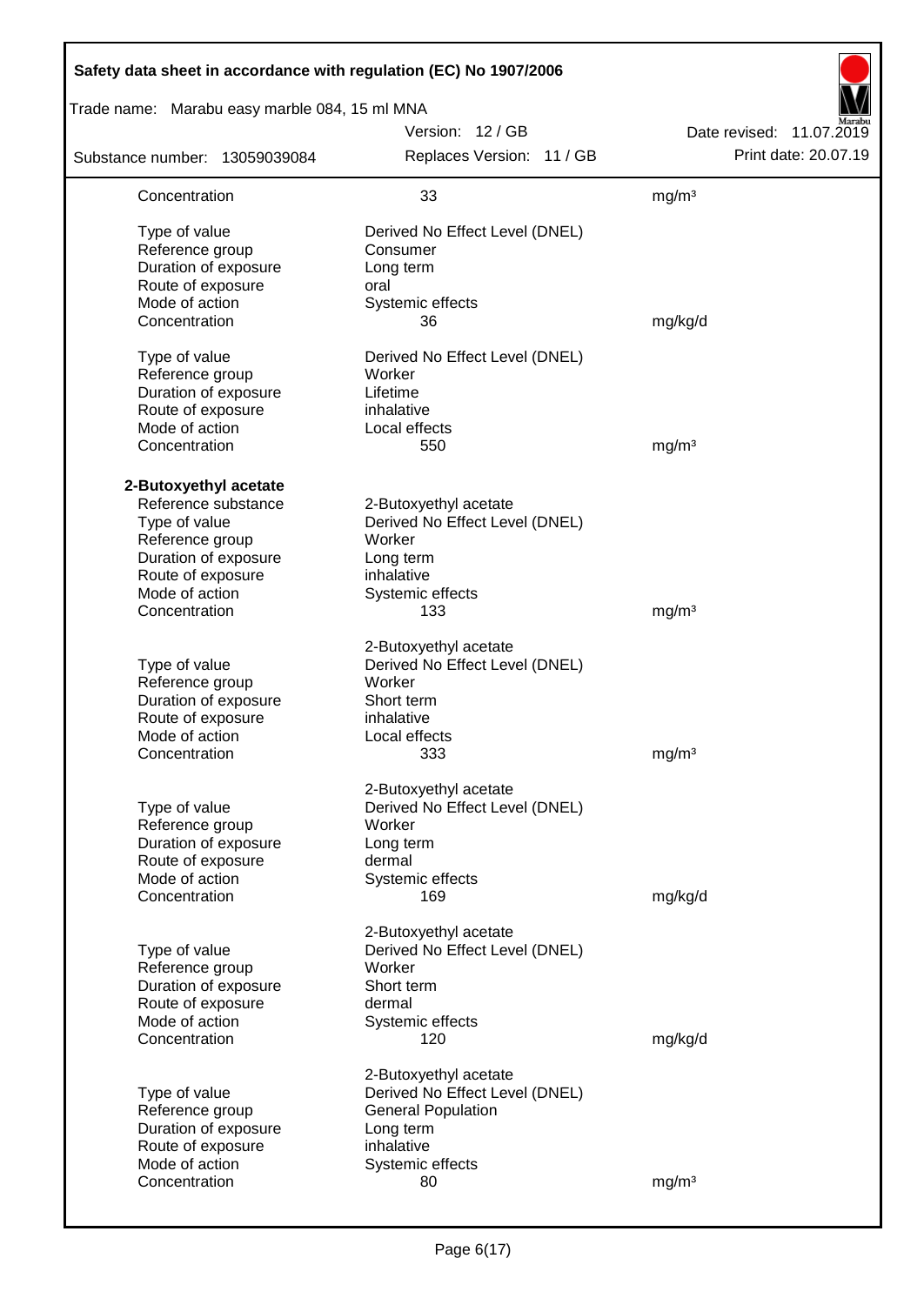| Safety data sheet in accordance with regulation (EC) No 1907/2006                                                                        |                                                                                                                                        |                          |  |  |
|------------------------------------------------------------------------------------------------------------------------------------------|----------------------------------------------------------------------------------------------------------------------------------------|--------------------------|--|--|
| Trade name: Marabu easy marble 084, 15 ml MNA                                                                                            |                                                                                                                                        |                          |  |  |
|                                                                                                                                          | Version: 12 / GB                                                                                                                       | Date revised: 11.07.2019 |  |  |
| Substance number: 13059039084                                                                                                            | Replaces Version: 11 / GB                                                                                                              | Print date: 20.07.19     |  |  |
| Type of value<br>Reference group<br>Duration of exposure<br>Route of exposure<br>Mode of action                                          | 2-Butoxyethyl acetate<br>Derived No Effect Level (DNEL)<br><b>General Population</b><br>Short term<br>inhalative<br>Local effects      |                          |  |  |
| Concentration                                                                                                                            | 200                                                                                                                                    | mg/m <sup>3</sup>        |  |  |
| Type of value<br>Reference group<br>Duration of exposure<br>Route of exposure<br>Mode of action                                          | 2-Butoxyethyl acetate<br>Derived No Effect Level (DNEL)<br><b>General Population</b><br>Long term<br>dermal<br>Systemic effects        |                          |  |  |
| Concentration                                                                                                                            | 102                                                                                                                                    | mg/kg/d                  |  |  |
| Type of value<br>Reference group<br>Duration of exposure<br>Route of exposure<br>Mode of action<br>Concentration                         | 2-Butoxyethyl acetate<br>Derived No Effect Level (DNEL)<br><b>General Population</b><br>Short term<br>dermal<br>Systemic effects<br>72 | mg/kg/d                  |  |  |
| Type of value<br>Reference group<br>Duration of exposure<br>Route of exposure<br>Mode of action<br>Concentration                         | 2-Butoxyethyl acetate<br>Derived No Effect Level (DNEL)<br><b>General Population</b><br>Long term<br>oral<br>Systemic effects<br>8,6   | mg/kg/d                  |  |  |
| Type of value<br>Reference group<br>Duration of exposure<br>Route of exposure<br>Mode of action<br>Concentration                         | 2-Butoxyethyl acetate<br>Derived No Effect Level (DNEL)<br><b>General Population</b><br>Short term<br>oral<br>Systemic effects<br>36   | mg/kg/d                  |  |  |
| 1-Methoxy-2-propanol<br>Type of value<br>Reference group<br>Duration of exposure<br>Route of exposure<br>Mode of action<br>Concentration | Derived No Effect Level (DNEL)<br>Worker<br>Acute<br>inhalative<br>Local effects<br>553,5                                              | mg/m <sup>3</sup>        |  |  |
| Type of value<br>Reference group<br>Duration of exposure<br>Route of exposure<br>Mode of action<br>Concentration                         | Derived No Effect Level (DNEL)<br>Worker<br>Long term<br>dermal<br>Systemic effects<br>50,6                                            | mg/person/<br>d          |  |  |
| Type of value                                                                                                                            | Derived No Effect Level (DNEL)                                                                                                         |                          |  |  |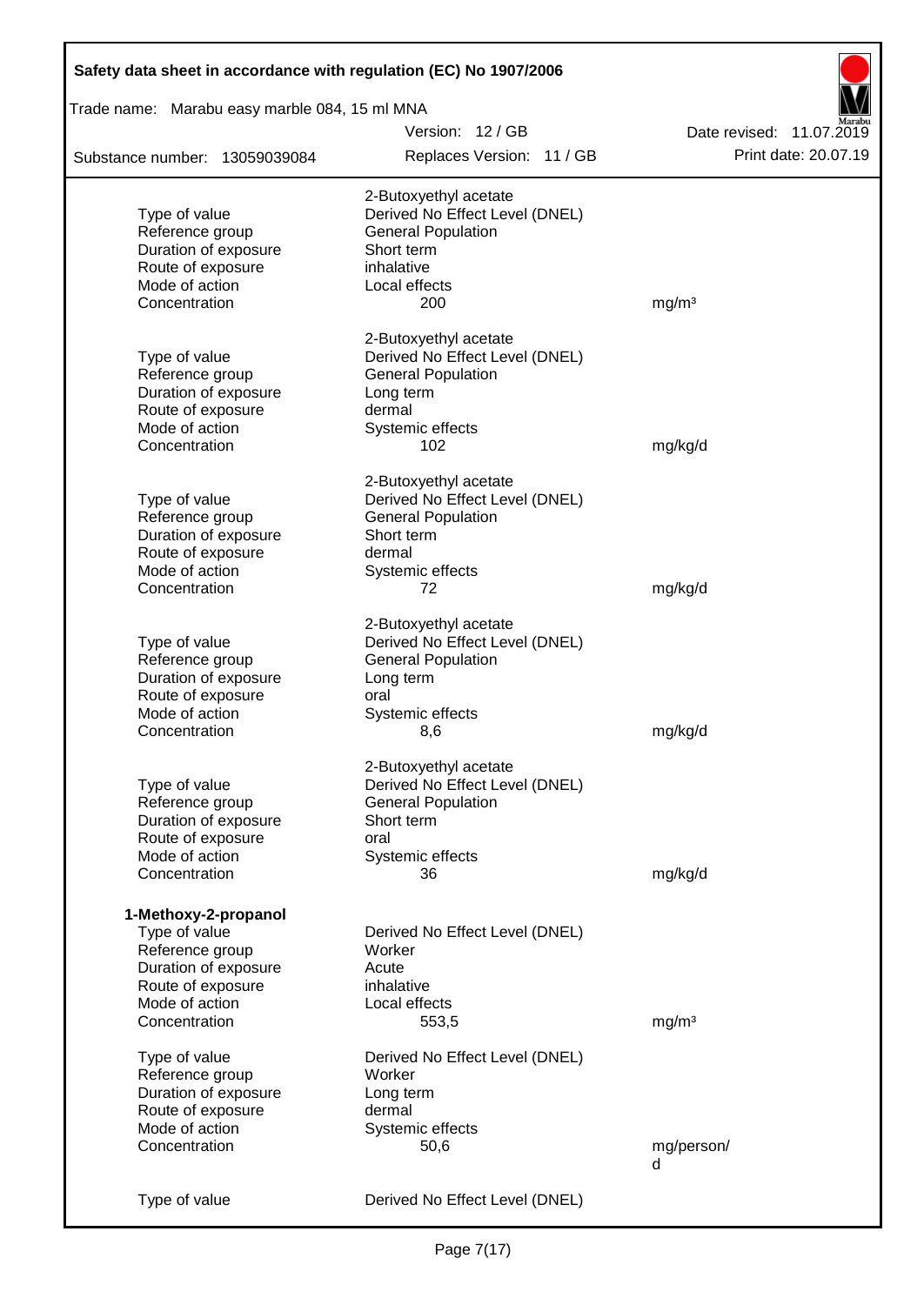| Safety data sheet in accordance with regulation (EC) No 1907/2006 |                                                                      |                          |
|-------------------------------------------------------------------|----------------------------------------------------------------------|--------------------------|
| Trade name: Marabu easy marble 084, 15 ml MNA                     |                                                                      |                          |
|                                                                   | Version: 12 / GB                                                     | Date revised: 11.07.2019 |
| Substance number: 13059039084                                     | Replaces Version: 11 / GB                                            | Print date: 20.07.19     |
| Reference group                                                   | Worker                                                               |                          |
| Duration of exposure                                              | Long term                                                            |                          |
| Route of exposure                                                 | inhalative                                                           |                          |
| Mode of action                                                    | Systemic effects                                                     |                          |
| Concentration                                                     | 369                                                                  | mg/m <sup>3</sup>        |
| Type of value                                                     | Derived No Effect Level (DNEL)                                       |                          |
| Reference group                                                   | <b>General Population</b>                                            |                          |
| Duration of exposure                                              | Long term                                                            |                          |
| Route of exposure                                                 | dermal                                                               |                          |
| Mode of action                                                    | Systemic effects                                                     |                          |
| Concentration                                                     | 18,1                                                                 | mg/kg                    |
| Type of value                                                     | Derived No Effect Level (DNEL)                                       |                          |
| Reference group                                                   | <b>General Population</b>                                            |                          |
| Duration of exposure                                              | Long term                                                            |                          |
| Route of exposure                                                 | inhalative                                                           |                          |
| Mode of action                                                    | Systemic effects                                                     |                          |
| Concentration                                                     | 43,9                                                                 | mg/m <sup>3</sup>        |
|                                                                   |                                                                      |                          |
| Type of value                                                     | Derived No Effect Level (DNEL)                                       |                          |
| Reference group                                                   | <b>General Population</b>                                            |                          |
| Duration of exposure                                              | Long term                                                            |                          |
| Route of exposure                                                 | oral                                                                 |                          |
| Mode of action                                                    | Systemic effects                                                     |                          |
| Concentration                                                     | 3,3                                                                  | mg/kg/d                  |
|                                                                   |                                                                      |                          |
|                                                                   | Hydrocarbons, C9-C11, n-alkanes, isoalkanes, cyclics, < 2% aromatics |                          |
| Type of value                                                     | Derived No Effect Level (DNEL)                                       |                          |
| Reference group                                                   | Worker                                                               |                          |
| Duration of exposure                                              | Long term                                                            |                          |
| Route of exposure                                                 | dermal                                                               |                          |
| Mode of action                                                    | Systemic effects                                                     |                          |
| Concentration                                                     | 300                                                                  | mg/kg                    |
| Type of value                                                     | Derived No Effect Level (DNEL)                                       |                          |
| Reference group                                                   | Consumer                                                             |                          |
| Duration of exposure                                              | Long term                                                            |                          |
| Route of exposure                                                 | oral                                                                 |                          |
| Mode of action                                                    | Systemic effects                                                     |                          |
| Concentration                                                     | 300                                                                  | mg/kg                    |
| Type of value                                                     | Derived No Effect Level (DNEL)                                       |                          |
| Reference group                                                   | Consumer                                                             |                          |
|                                                                   |                                                                      |                          |
| Duration of exposure                                              | Long term                                                            |                          |
| Route of exposure                                                 | dermal                                                               |                          |
| Mode of action                                                    | Systemic effects                                                     |                          |
| Concentration                                                     | 300                                                                  | mg/kg                    |
| Type of value                                                     | Derived No Effect Level (DNEL)                                       |                          |
| Reference group                                                   | Consumer                                                             |                          |
| Duration of exposure                                              | Long term                                                            |                          |
| Route of exposure                                                 | inhalative                                                           |                          |
| Mode of action                                                    | Systemic effects                                                     |                          |
| Concentration                                                     | 900                                                                  | mg/m <sup>3</sup>        |
| Type of value                                                     | Derived No Effect Level (DNEL)                                       |                          |

Г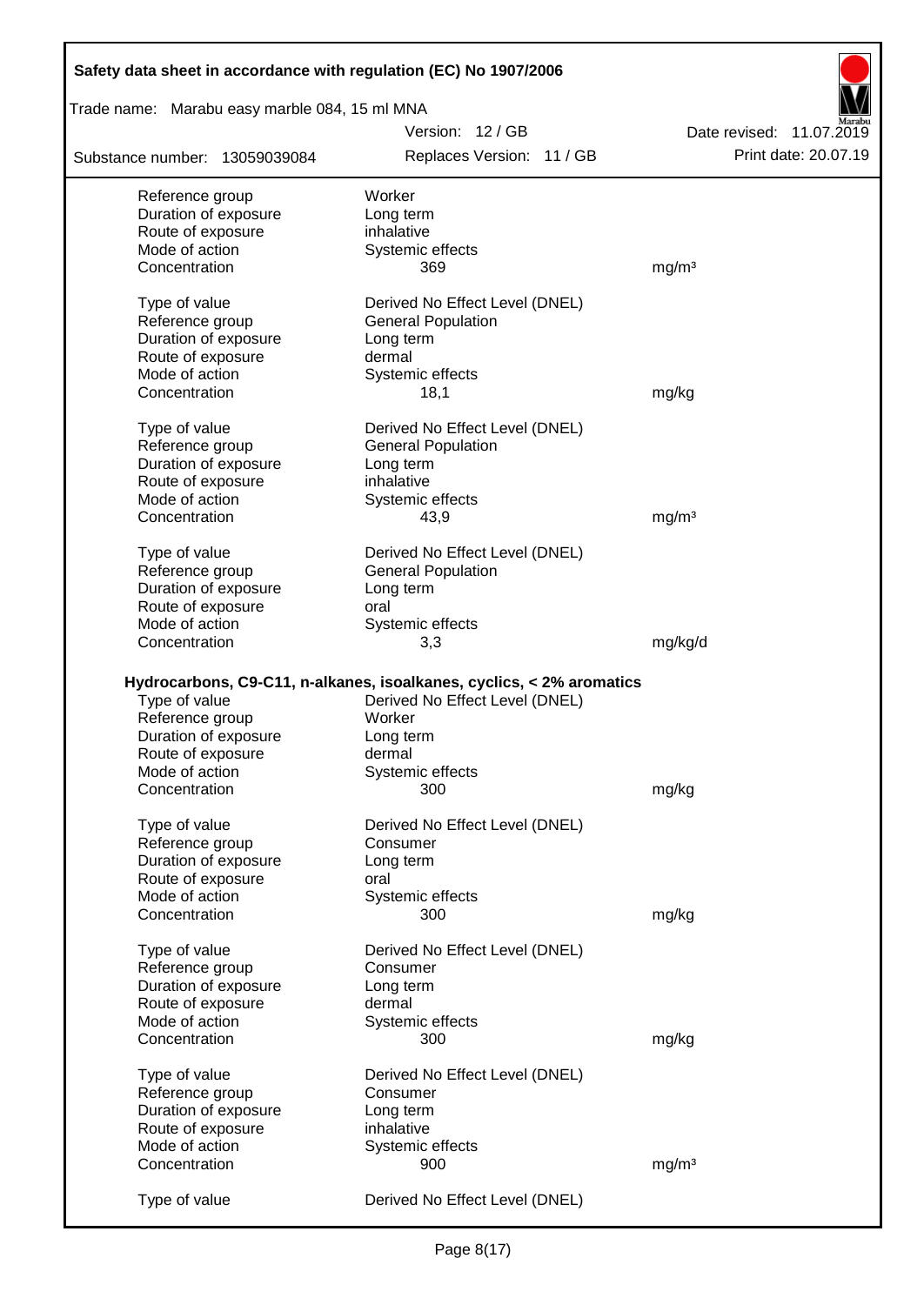| Safety data sheet in accordance with regulation (EC) No 1907/2006 |                                 |                          |
|-------------------------------------------------------------------|---------------------------------|--------------------------|
| Trade name: Marabu easy marble 084, 15 ml MNA                     |                                 |                          |
|                                                                   | Version: 12 / GB                | Date revised: 11.07.2019 |
| Substance number: 13059039084                                     | Replaces Version: 11 / GB       | Print date: 20.07.19     |
| Reference group                                                   | Worker                          |                          |
| Duration of exposure                                              | Long term                       |                          |
| Route of exposure<br>Mode of action                               | inhalative<br>Systemic effects  |                          |
| Concentration                                                     | 1500                            | mg/m <sup>3</sup>        |
| <b>Predicted No Effect Concentration (PNEC)</b>                   |                                 |                          |
| 2-Methoxy-1-methylethyl acetate                                   |                                 |                          |
| Reference substance                                               | 2-Methoxy-1-methylethyl acetate |                          |
| Type of value                                                     | <b>PNEC</b><br>Freshwater       |                          |
| <b>Type</b><br>Concentration                                      | 0,635                           | mg/l                     |
| Type of value                                                     | PNEC                            |                          |
| <b>Type</b>                                                       | Freshwater sediment             |                          |
| Concentration                                                     | 3,29                            | mg/kg                    |
| Type of value                                                     | <b>PNEC</b>                     |                          |
| <b>Type</b><br>Concentration                                      | Soil<br>0,29                    | mg/kg                    |
| Source                                                            | Literature value                |                          |
| Type of value                                                     | <b>PNEC</b>                     |                          |
| <b>Type</b>                                                       | Sewage treatment plant (STP)    |                          |
| Concentration                                                     | 100                             | mg/l                     |
| Source                                                            | Literature value                |                          |
| Type of value                                                     | <b>PNEC</b>                     |                          |
| <b>Type</b>                                                       | Marine sediment                 |                          |
| Concentration<br>Source                                           | 0,329<br>Literature value       | mg/kg                    |
|                                                                   | <b>PNEC</b>                     |                          |
| Type of value<br><b>Type</b>                                      | Saltwater                       |                          |
| Concentration                                                     | 0,0635                          | mg/l                     |
| 2-Butoxyethyl acetate                                             |                                 |                          |
| Reference substance                                               | 2-Butoxyethyl acetate           |                          |
| Type of value                                                     | <b>PNEC</b>                     |                          |
| <b>Type</b>                                                       | Water                           |                          |
| Concentration<br>Source                                           | 0,304<br>Literature value       | mg/l                     |
|                                                                   | 2-Butoxyethyl acetate           |                          |
| Type of value                                                     | <b>PNEC</b>                     |                          |
| <b>Type</b>                                                       | Aquatic                         |                          |
| Concentration                                                     | 0,0304                          | g/l                      |
| Source                                                            | Literature value                |                          |
|                                                                   | 2-Butoxyethyl acetate           |                          |
| Type of value<br><b>Type</b>                                      | <b>PNEC</b><br>Sediment         |                          |
| Concentration                                                     | 2,03                            | mg/kg                    |
| Source                                                            | Literature value                |                          |
|                                                                   | 2-Butoxyethyl acetate           |                          |
| Type of value                                                     | <b>PNEC</b>                     |                          |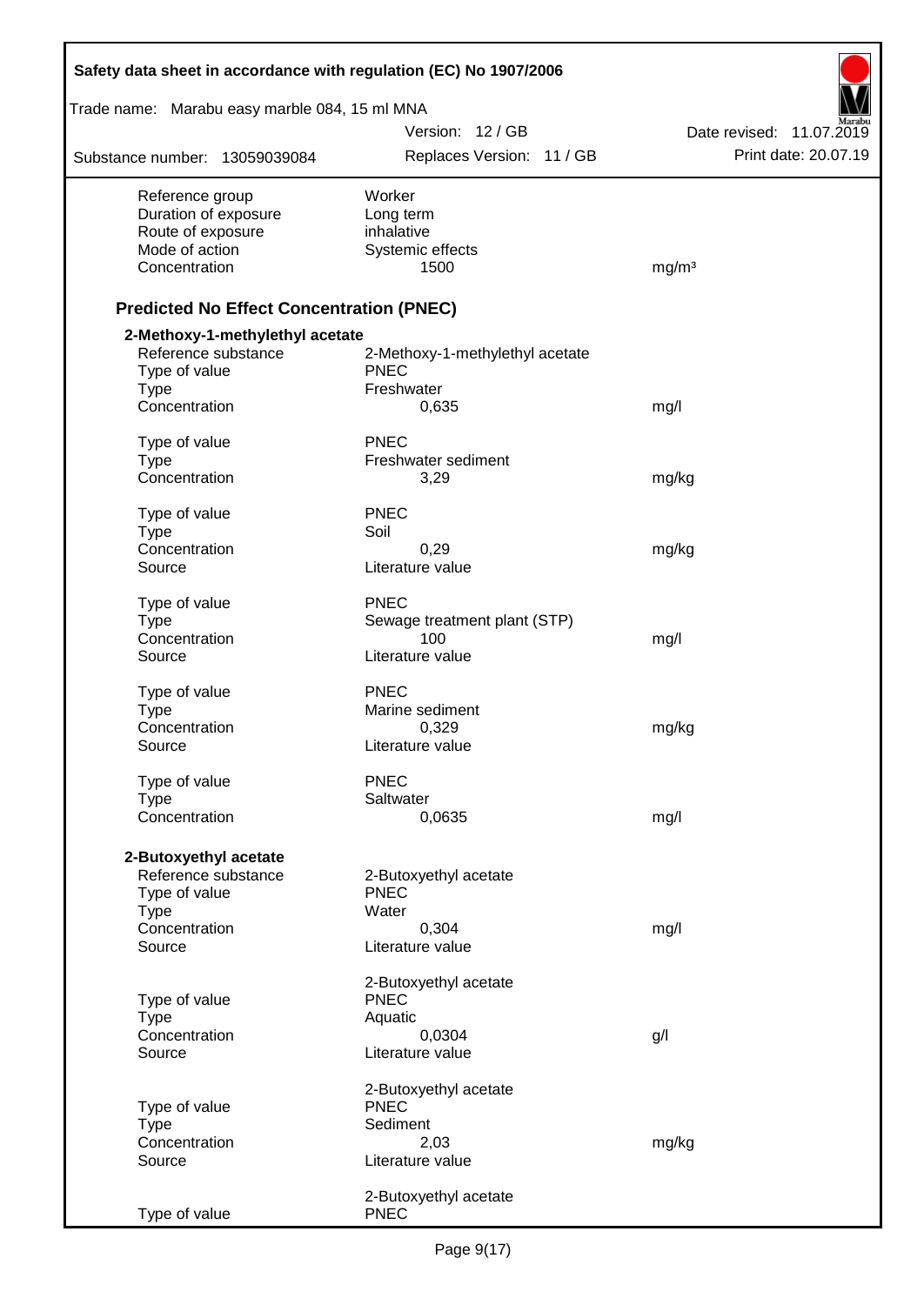| Safety data sheet in accordance with regulation (EC) No 1907/2006 |                              |                          |
|-------------------------------------------------------------------|------------------------------|--------------------------|
| Trade name: Marabu easy marble 084, 15 ml MNA                     |                              |                          |
|                                                                   | Version: 12 / GB             | Date revised: 11.07.2019 |
| Substance number: 13059039084                                     | Replaces Version: 11 / GB    | Print date: 20.07.19     |
| <b>Type</b>                                                       | Marine sediment              |                          |
| Concentration                                                     | 0,203                        | mg/kg                    |
| Source                                                            | Literature value             |                          |
|                                                                   | 2-Butoxyethyl acetate        |                          |
| Type of value                                                     | <b>PNEC</b>                  |                          |
| Type                                                              | Soil                         |                          |
| Concentration                                                     | 0,68                         | mg/kg                    |
| Source                                                            | Literature value             |                          |
| 1-Methoxy-2-propanol                                              |                              |                          |
| Type of value                                                     | <b>PNEC</b>                  |                          |
| <b>Type</b>                                                       | Freshwater                   |                          |
| Concentration                                                     | 10                           | mg/l                     |
| Type of value                                                     | <b>PNEC</b>                  |                          |
| <b>Type</b>                                                       | Water                        |                          |
| Concentration                                                     | 41,6                         | mg/kg                    |
| Type of value                                                     | <b>PNEC</b>                  |                          |
| Type                                                              | Sediment                     |                          |
| Concentration                                                     | 41,6                         | mg/kg                    |
| Type of value                                                     | <b>PNEC</b>                  |                          |
| Type                                                              | Marine sediment              |                          |
| Concentration                                                     | 4,17                         | mg/kg                    |
| Type of value                                                     | <b>PNEC</b>                  |                          |
| <b>Type</b>                                                       | Soil                         |                          |
| Concentration                                                     | 2,47                         | mg/kg                    |
| Type of value                                                     | <b>PNEC</b>                  |                          |
| Type                                                              | Sewage treatment plant (STP) |                          |
| Concentration                                                     | 100                          | mg/l                     |
|                                                                   |                              |                          |

## **8.2. Exposure controls**

#### **Exposure controls**

Provide adequate ventilation. Where reasonably practicable this should be achieved by the use of local exhaust ventilation and good general extraction. If these are not sufficient to maintain concentrations of particulates and solvent vapour below the OEL, suitable respiratory protection must be worn.

#### **Respiratory protection**

If workers are exposed to concentrations above the exposure limit they must use appropriate, certified respirators. Full mask, filter A

#### **Hand protection**

There is no one glove material or combination of materials that will give unlimited resistance to any individual or combination of chemicals.

For prolonged or repeated handling nitrile rubber gloves with textile undergloves are required.

Material thickness  $\rightarrow$  0,5 mm

Breakthrough time < 30 min

The breakthrough time must be greater than the end use time of the product.

The instructions and information provided by the glove manufacturer on use, storage, maintenance and replacement must be followed.

Gloves should be replaced regularly and if there is any sign of damage to the glove material.

Always ensure that gloves are free from defects and that they are stored and used correctly.

The performance or effectiveness of the glove may be reduced by physical/ chemical damage and poor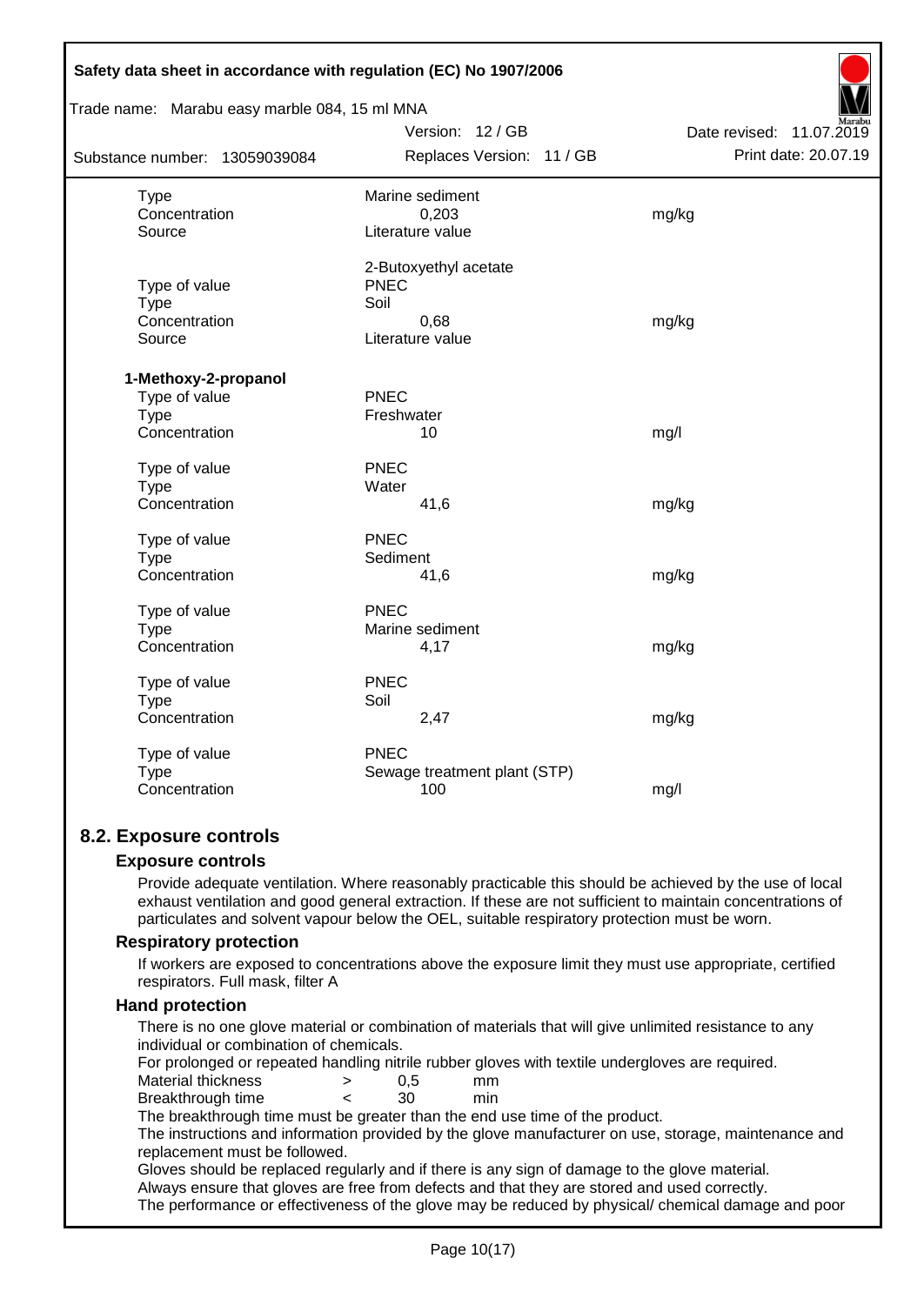| Safety data sheet in accordance with regulation (EC) No 1907/2006                                                                                                                                                                       |                              |                           |                                                                                                      |
|-----------------------------------------------------------------------------------------------------------------------------------------------------------------------------------------------------------------------------------------|------------------------------|---------------------------|------------------------------------------------------------------------------------------------------|
| Trade name: Marabu easy marble 084, 15 ml MNA                                                                                                                                                                                           |                              |                           |                                                                                                      |
|                                                                                                                                                                                                                                         | Version: 12 / GB             |                           | Date revised: 11.07.2019                                                                             |
| Substance number: 13059039084                                                                                                                                                                                                           |                              | Replaces Version: 11 / GB | Print date: 20.07.19                                                                                 |
| maintenance.<br>once exposure has occurred.<br>Eye protection<br>Use safety eyewear designed to protect against splash of liquids.<br><b>Body protection</b><br>Cotton or cotton/synthetic overalls or coveralls are normally suitable. |                              |                           | Barrier creams may help to protect the exposed areas of the skin, they should however not be applied |
| <b>SECTION 9: Physical and chemical properties</b>                                                                                                                                                                                      |                              |                           |                                                                                                      |
| 9.1. Information on basic physical and chemical properties                                                                                                                                                                              |                              |                           |                                                                                                      |
| <b>Form</b>                                                                                                                                                                                                                             | liquid                       |                           |                                                                                                      |
| <b>Colour</b>                                                                                                                                                                                                                           | coloured                     |                           |                                                                                                      |
| <b>Odour</b>                                                                                                                                                                                                                            | solvent-like                 |                           |                                                                                                      |
| <b>Odour threshold</b>                                                                                                                                                                                                                  |                              |                           |                                                                                                      |
| Remarks                                                                                                                                                                                                                                 | No data available            |                           |                                                                                                      |
| pH value                                                                                                                                                                                                                                |                              |                           |                                                                                                      |
| Remarks                                                                                                                                                                                                                                 | Not applicable               |                           |                                                                                                      |
| <b>Melting point</b>                                                                                                                                                                                                                    |                              |                           |                                                                                                      |
| Remarks                                                                                                                                                                                                                                 | not determined               |                           |                                                                                                      |
| <b>Freezing point</b>                                                                                                                                                                                                                   |                              |                           |                                                                                                      |
| Remarks                                                                                                                                                                                                                                 | not determined               |                           |                                                                                                      |
|                                                                                                                                                                                                                                         |                              |                           |                                                                                                      |
| Initial boiling point and boiling range<br>Value                                                                                                                                                                                        |                              |                           | $^{\circ}C$                                                                                          |
| Pressure                                                                                                                                                                                                                                | 120<br>appr.<br>1.013        | hPa                       |                                                                                                      |
| Source                                                                                                                                                                                                                                  | Literature value             |                           |                                                                                                      |
| <b>Flash point</b>                                                                                                                                                                                                                      |                              |                           |                                                                                                      |
| Value                                                                                                                                                                                                                                   | 30                           |                           | $^{\circ}C$                                                                                          |
| Method                                                                                                                                                                                                                                  | ASTM D 6450 (CCCFP)          |                           |                                                                                                      |
| Evaporation rate (ether $= 1$ ) :                                                                                                                                                                                                       |                              |                           |                                                                                                      |
| Remarks                                                                                                                                                                                                                                 | not determined               |                           |                                                                                                      |
| <b>Flammability (solid, gas)</b>                                                                                                                                                                                                        |                              |                           |                                                                                                      |
| Not applicable                                                                                                                                                                                                                          |                              |                           |                                                                                                      |
| Upper/lower flammability or explosive limits                                                                                                                                                                                            |                              |                           |                                                                                                      |
| Lower explosion limit                                                                                                                                                                                                                   | 0,7<br>appr.                 |                           | %(V)                                                                                                 |
| Upper explosion limit                                                                                                                                                                                                                   | 13,7<br>appr.                |                           | $%$ (V)                                                                                              |
| Source                                                                                                                                                                                                                                  | Literature value             |                           |                                                                                                      |
| Vapour pressure                                                                                                                                                                                                                         |                              |                           |                                                                                                      |
| Value                                                                                                                                                                                                                                   | 8                            |                           | hPa                                                                                                  |
| Temperature                                                                                                                                                                                                                             | 20                           | $^{\circ}C$               |                                                                                                      |
| Method                                                                                                                                                                                                                                  | calculated                   |                           |                                                                                                      |
| <b>Vapour density</b>                                                                                                                                                                                                                   |                              |                           |                                                                                                      |
| Remarks                                                                                                                                                                                                                                 | not determined               |                           |                                                                                                      |
| <b>Density</b>                                                                                                                                                                                                                          |                              |                           |                                                                                                      |
| Value                                                                                                                                                                                                                                   | 1,060                        |                           | g/cm <sup>3</sup>                                                                                    |
| Temperature<br>Method                                                                                                                                                                                                                   | 20<br><b>DIN EN ISO 2811</b> | °C                        |                                                                                                      |
|                                                                                                                                                                                                                                         |                              |                           |                                                                                                      |
| Solubility in water<br>Remarks                                                                                                                                                                                                          | partially miscible           |                           |                                                                                                      |
|                                                                                                                                                                                                                                         |                              |                           |                                                                                                      |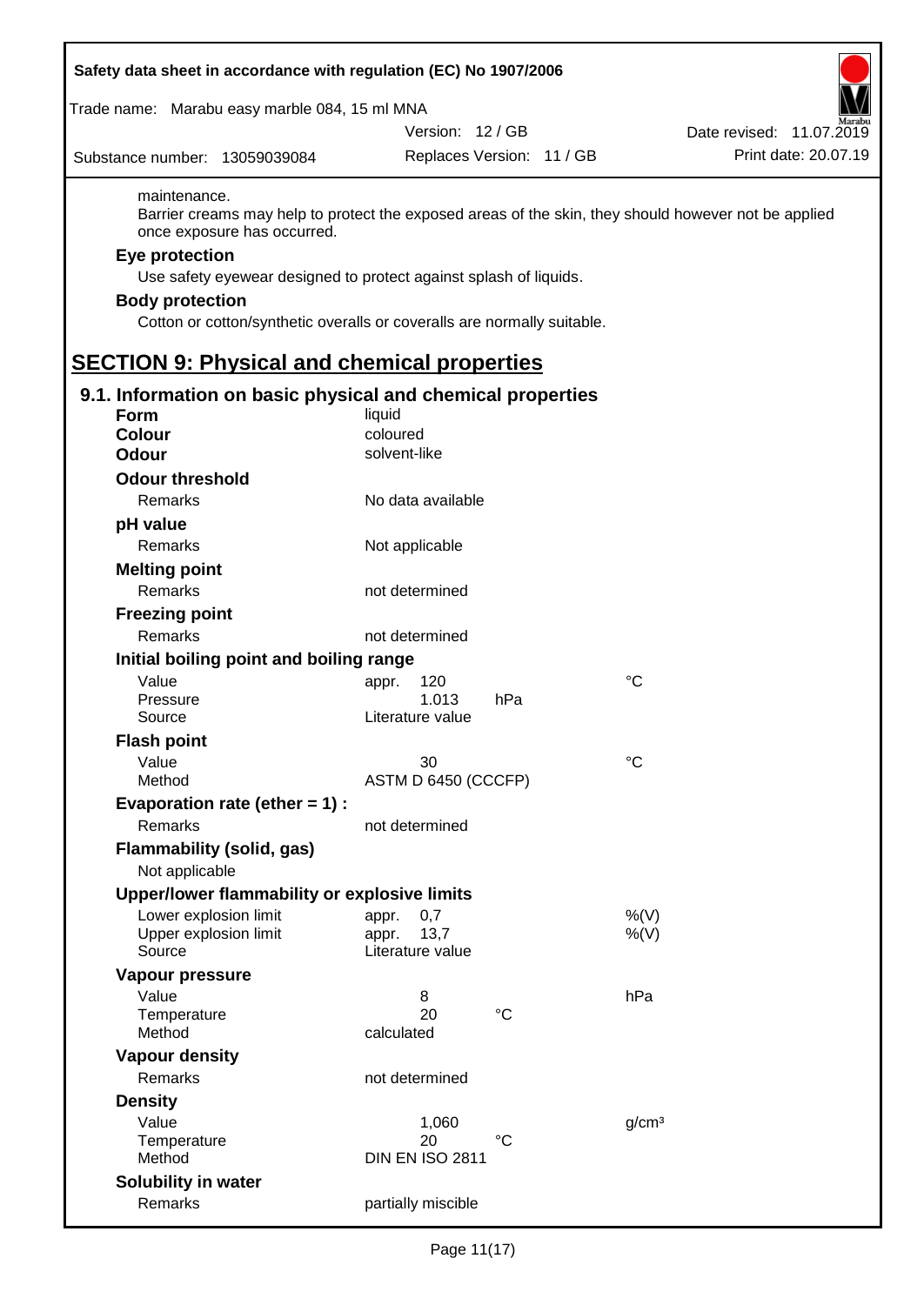| Safety data sheet in accordance with regulation (EC) No 1907/2006                                                                                                                   |                           |             |    |                 |                          |
|-------------------------------------------------------------------------------------------------------------------------------------------------------------------------------------|---------------------------|-------------|----|-----------------|--------------------------|
| Trade name: Marabu easy marble 084, 15 ml MNA                                                                                                                                       | Version: 12/GB            |             |    |                 | Date revised: 11.07.2019 |
| Substance number: 13059039084                                                                                                                                                       | Replaces Version: 11 / GB |             |    |                 | Print date: 20.07.19     |
|                                                                                                                                                                                     |                           |             |    |                 |                          |
| <b>Partition coefficient: n-octanol/water</b><br>Remarks                                                                                                                            | Not applicable            |             |    |                 |                          |
| Ignition temperature                                                                                                                                                                |                           |             |    |                 |                          |
| Value                                                                                                                                                                               | 200<br>appr.              |             |    | $\rm ^{\circ}C$ |                          |
| Source                                                                                                                                                                              | Literature value          |             |    |                 |                          |
| <b>Viscosity</b>                                                                                                                                                                    |                           |             |    |                 |                          |
| dynamic                                                                                                                                                                             |                           |             |    |                 |                          |
| Value                                                                                                                                                                               | 30                        | to          | 50 | mPa.s           |                          |
| Temperature                                                                                                                                                                         | 40                        | $^{\circ}C$ |    |                 |                          |
| <b>Efflux time</b>                                                                                                                                                                  |                           |             |    |                 |                          |
| Value                                                                                                                                                                               | 25                        | to          | 70 | S               |                          |
| Temperature<br>Method                                                                                                                                                               | 20<br>DIN 53211 4 mm      | $^{\circ}C$ |    |                 |                          |
|                                                                                                                                                                                     |                           |             |    |                 |                          |
| <b>Explosive properties</b><br>evaluation                                                                                                                                           |                           |             |    |                 |                          |
|                                                                                                                                                                                     | no                        |             |    |                 |                          |
| <b>Oxidising properties</b><br>evaluation                                                                                                                                           | None known                |             |    |                 |                          |
|                                                                                                                                                                                     |                           |             |    |                 |                          |
| 9.2. Other information                                                                                                                                                              |                           |             |    |                 |                          |
| <b>SECTION 10: Stability and reactivity</b><br>10.1. Reactivity<br>No hazardous reactions when stored and handled according to prescribed instructions.<br>10.2. Chemical stability |                           |             |    |                 |                          |
| Stable under recommended storage and handling conditions (see section 7).                                                                                                           |                           |             |    |                 |                          |
| 10.3. Possibility of hazardous reactions<br>Keep away from oxidising agents, strongly alkaline and strongly acid materials in order to avoid<br>exothermic reactions.               |                           |             |    |                 |                          |
| 10.4. Conditions to avoid<br>When exposed to high temperatures may produce hazardous decomposition products.                                                                        |                           |             |    |                 |                          |
| 10.5. Incompatible materials<br>No hazardous reactions when stored and handled according to prescribed instructions.                                                                |                           |             |    |                 |                          |
| 10.6. Hazardous decomposition products<br>See chapter 5.2 (Firefighting measures - Special hazards arising from the substance or mixture).                                          |                           |             |    |                 |                          |
| <b>SECTION 11: Toxicological information</b>                                                                                                                                        |                           |             |    |                 |                          |
| 11.1. Information on toxicological effects                                                                                                                                          |                           |             |    |                 |                          |
| <b>Acute oral toxicity (Components)</b>                                                                                                                                             |                           |             |    |                 |                          |
| 1-Methoxy-2-propanol                                                                                                                                                                |                           |             |    |                 |                          |
| <b>Species</b><br>LD50                                                                                                                                                              | rat<br>5200               |             |    | mg/kg           |                          |
| <b>Acute dermal toxicity (Components)</b>                                                                                                                                           |                           |             |    |                 |                          |
| 1-Methoxy-2-propanol                                                                                                                                                                |                           |             |    |                 |                          |
| Species                                                                                                                                                                             | rabbit                    |             |    |                 |                          |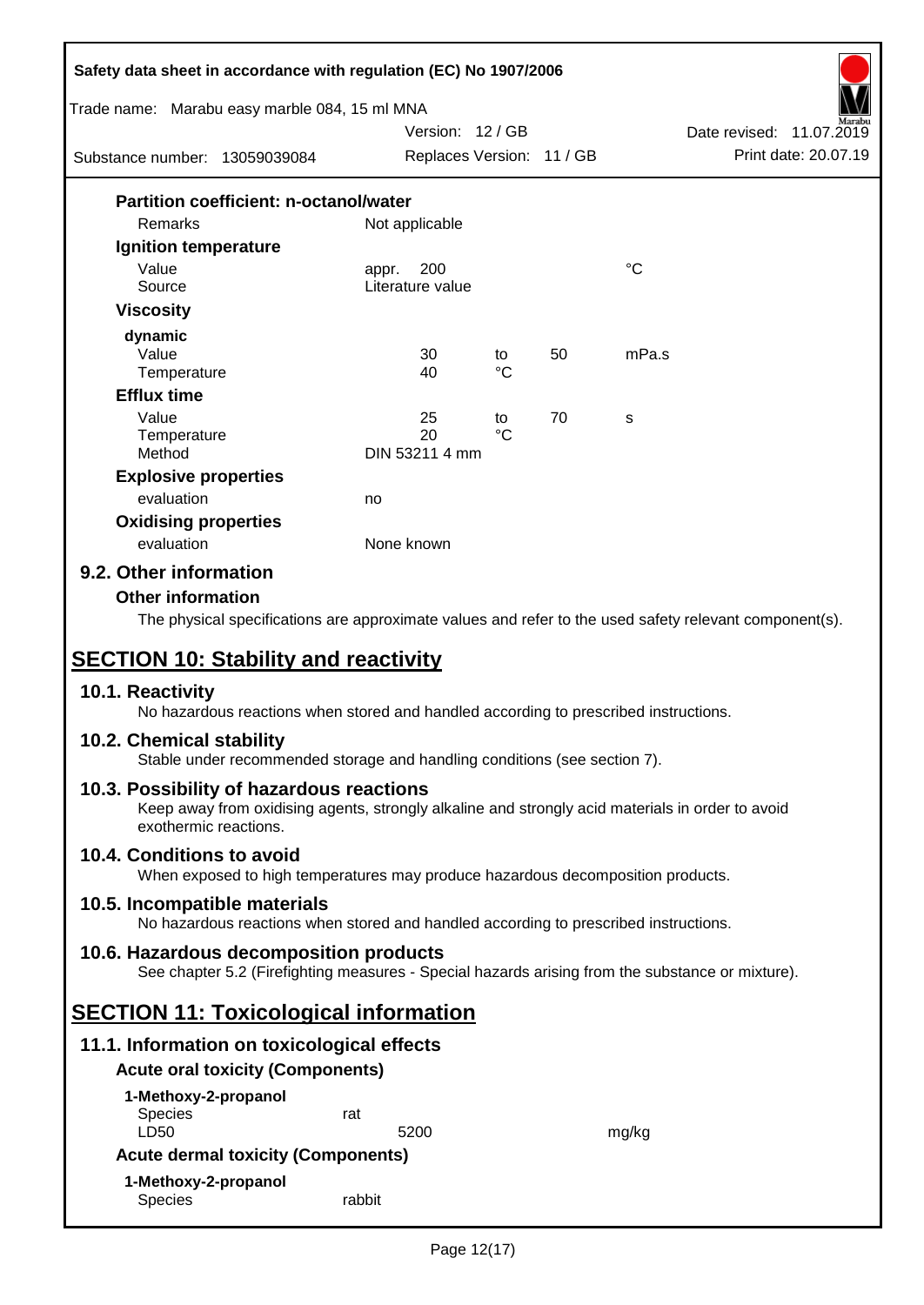|                                              | Trade name: Marabu easy marble 084, 15 ml MNA<br>Version: 12 / GB                                  |       | Date revised: 11.07.2019 |
|----------------------------------------------|----------------------------------------------------------------------------------------------------|-------|--------------------------|
| Substance number: 13059039084                | Replaces Version: 11 / GB                                                                          |       | Print date: 20.07.19     |
| LD50                                         | 14000                                                                                              | mg/kg |                          |
| <b>Acute inhalational toxicity</b>           |                                                                                                    |       |                          |
| Remarks                                      | Based on available data, the classification criteria are not met.                                  |       |                          |
| <b>Skin corrosion/irritation</b>             |                                                                                                    |       |                          |
| Remarks                                      | Based on available data, the classification criteria are not met.                                  |       |                          |
| Serious eye damage/irritation                |                                                                                                    |       |                          |
| Remarks                                      | Based on available data, the classification criteria are not met.                                  |       |                          |
| <b>Sensitization</b>                         |                                                                                                    |       |                          |
| Remarks                                      | Based on available data, the classification criteria are not met.                                  |       |                          |
| <b>Mutagenicity</b>                          |                                                                                                    |       |                          |
| Remarks                                      | Based on available data, the classification criteria are not met.                                  |       |                          |
| <b>Reproductive toxicity</b>                 |                                                                                                    |       |                          |
| Remarks                                      | Based on available data, the classification criteria are not met.                                  |       |                          |
| Carcinogenicity                              |                                                                                                    |       |                          |
| Remarks                                      | Based on available data, the classification criteria are not met.                                  |       |                          |
| <b>Specific Target Organ Toxicity (STOT)</b> |                                                                                                    |       |                          |
| <b>Single exposure</b>                       |                                                                                                    |       |                          |
| Remarks                                      | The classification criteria are met.                                                               |       |                          |
| evaluation                                   | May cause drowsiness or dizziness.                                                                 |       |                          |
| <b>Repeated exposure</b>                     |                                                                                                    |       |                          |
| Remarks                                      | Based on available data, the classification criteria are not met.                                  |       |                          |
| <b>Aspiration hazard</b>                     |                                                                                                    |       |                          |
|                                              | Based on available data, the classification criteria are not met.                                  |       |                          |
| <b>Experience in practice</b>                | Exposure to component solvents vapours concentration in excess of the stated occupational exposure |       |                          |

dermatitis and absorption through the skin. The liquid splashed in the eyes may cause irritation and reversible damage. Ingestion may cause nausea, diarrhoea and vomiting. This takes into account, where known, delayed and immediate effects and also chronic effects of components from short-term and long-term exposure by oral, inhalation and dermal routes of exposure and eye contact.

contact with the mixture may cause removal of natural fat from the skin resulting in non-allergic contact

#### **Other information**

There are no data available on the mixture itself. The mixture has been assessed following the additivity method of the GHS/CLP Regulation (EC) No 1272/2008.

## **SECTION 12: Ecological information**

## **12.1. Toxicity**

#### **General information**

There are no data available on the mixture itself.Do not allow to enter drains or water courses.The mixture has been assessed following the summation method of the CLP Regulation (EC) No 1272/2008 and is not classified as dangerous for the environment.

#### **Fish toxicity (Components)**

**1-Methoxy-2-propanol**

Species golden orfe (Leuciscus idus)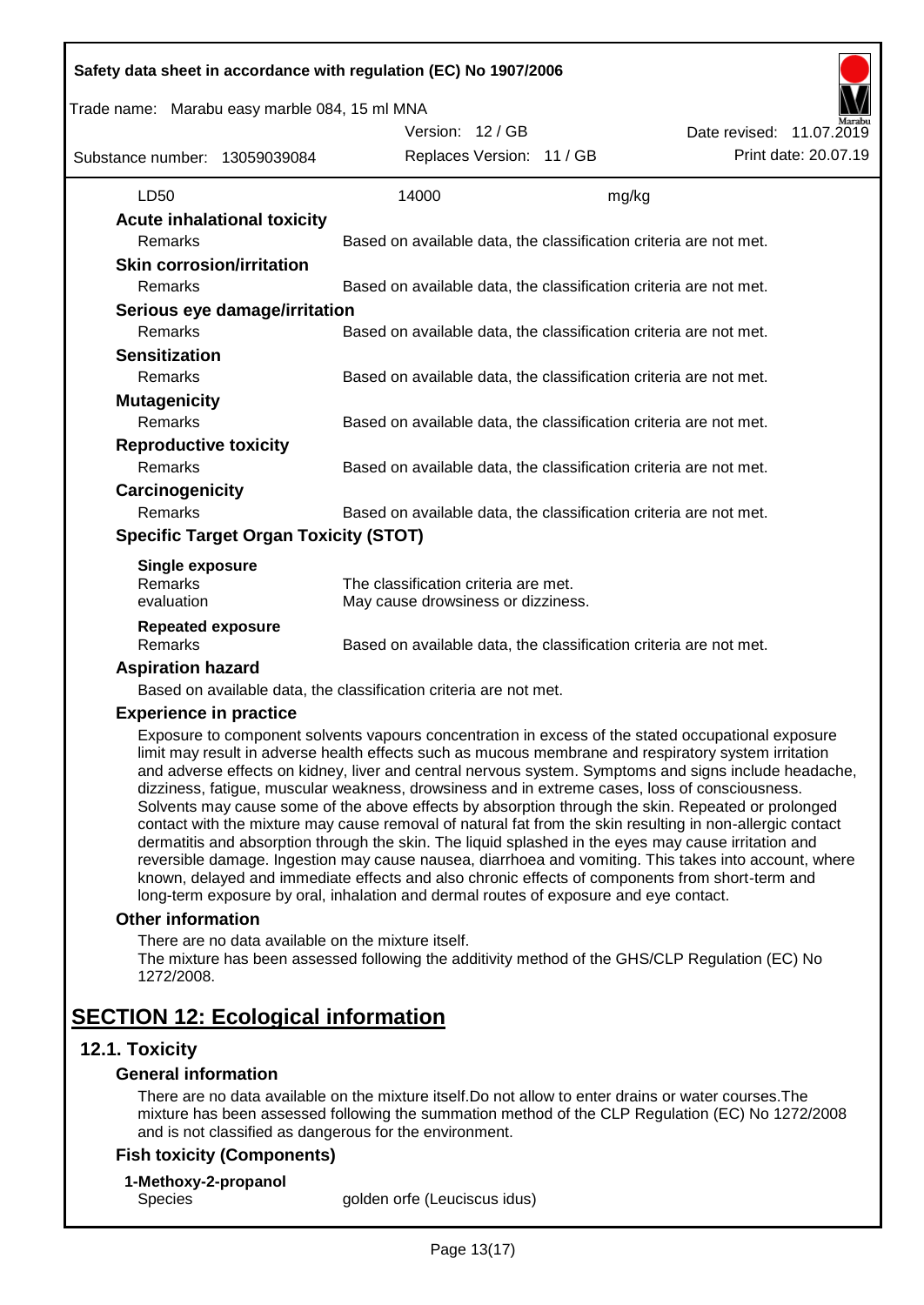| Safety data sheet in accordance with regulation (EC) No 1907/2006                                                                                                                                                                                  |                   |                          |                           |                                                    |                          |
|----------------------------------------------------------------------------------------------------------------------------------------------------------------------------------------------------------------------------------------------------|-------------------|--------------------------|---------------------------|----------------------------------------------------|--------------------------|
| Trade name: Marabu easy marble 084, 15 ml MNA                                                                                                                                                                                                      |                   | Version: 12 / GB         |                           |                                                    | Date revised: 11.07.2019 |
| Substance number: 13059039084                                                                                                                                                                                                                      |                   |                          | Replaces Version: 11 / GB |                                                    | Print date: 20.07.19     |
| LC <sub>0</sub>                                                                                                                                                                                                                                    | $\geq$            | 4600                     |                           | mg/l                                               |                          |
| Duration of exposure                                                                                                                                                                                                                               |                   | 96                       | h                         |                                                    |                          |
| <b>Daphnia toxicity (Components)</b>                                                                                                                                                                                                               |                   |                          |                           |                                                    |                          |
| 1-Methoxy-2-propanol                                                                                                                                                                                                                               |                   |                          |                           |                                                    |                          |
| Species                                                                                                                                                                                                                                            |                   | Daphnia magna            |                           |                                                    |                          |
| <b>EC50</b><br>Duration of exposure                                                                                                                                                                                                                |                   | 23300<br>48              | h                         | mg/l                                               |                          |
| <b>Algae toxicity (Components)</b>                                                                                                                                                                                                                 |                   |                          |                           |                                                    |                          |
| 1-Methoxy-2-propanol                                                                                                                                                                                                                               |                   |                          |                           |                                                    |                          |
| <b>Species</b>                                                                                                                                                                                                                                     |                   | Desmodesmus              |                           |                                                    |                          |
| <b>EC50</b>                                                                                                                                                                                                                                        | >                 | 1000                     |                           | mg/l                                               |                          |
| Duration of exposure                                                                                                                                                                                                                               |                   | 168                      | h                         |                                                    |                          |
| <b>Bacteria toxicity (Components)</b>                                                                                                                                                                                                              |                   |                          |                           |                                                    |                          |
| 1-Methoxy-2-propanol                                                                                                                                                                                                                               |                   |                          |                           |                                                    |                          |
| <b>Species</b><br><b>EC50</b>                                                                                                                                                                                                                      | $\geq$            | activated sludge<br>1000 |                           | mg/l                                               |                          |
| 12.2. Persistence and degradability                                                                                                                                                                                                                |                   |                          |                           |                                                    |                          |
| <b>General information</b>                                                                                                                                                                                                                         |                   |                          |                           |                                                    |                          |
| No data available                                                                                                                                                                                                                                  |                   |                          |                           |                                                    |                          |
| <b>Biodegradability (Components)</b>                                                                                                                                                                                                               |                   |                          |                           |                                                    |                          |
| 1-Methoxy-2-propanol                                                                                                                                                                                                                               |                   |                          |                           |                                                    |                          |
| Value                                                                                                                                                                                                                                              |                   | 90                       |                           | $\%$                                               |                          |
| Duration of test                                                                                                                                                                                                                                   |                   | 28                       | d                         |                                                    |                          |
| evaluation<br>Method                                                                                                                                                                                                                               | <b>OECD 301 F</b> |                          |                           | Readily biodegradable (according to OECD criteria) |                          |
| 12.3. Bioaccumulative potential                                                                                                                                                                                                                    |                   |                          |                           |                                                    |                          |
| <b>General information</b>                                                                                                                                                                                                                         |                   |                          |                           |                                                    |                          |
| There are no data available on the mixture itself.                                                                                                                                                                                                 |                   |                          |                           |                                                    |                          |
| <b>Partition coefficient: n-octanol/water</b>                                                                                                                                                                                                      |                   |                          |                           |                                                    |                          |
| <b>Remarks</b><br>Not applicable                                                                                                                                                                                                                   |                   |                          |                           |                                                    |                          |
| 12.4. Mobility in soil                                                                                                                                                                                                                             |                   |                          |                           |                                                    |                          |
| <b>General information</b>                                                                                                                                                                                                                         |                   |                          |                           |                                                    |                          |
| There are no data available on the mixture itself.                                                                                                                                                                                                 |                   |                          |                           |                                                    |                          |
| 12.5. Results of PBT and vPvB assessment                                                                                                                                                                                                           |                   |                          |                           |                                                    |                          |
|                                                                                                                                                                                                                                                    |                   |                          |                           |                                                    |                          |
| <b>General information</b><br>There are no data available on the mixture itself.                                                                                                                                                                   |                   |                          |                           |                                                    |                          |
| 12.6. Other adverse effects                                                                                                                                                                                                                        |                   |                          |                           |                                                    |                          |
| <b>General information</b><br>There are no data available on the mixture itself.                                                                                                                                                                   |                   |                          |                           |                                                    |                          |
|                                                                                                                                                                                                                                                    |                   |                          |                           |                                                    |                          |
| <b>SECTION 13: Disposal considerations</b><br>13.1. Waste treatment methods                                                                                                                                                                        |                   |                          |                           |                                                    |                          |
|                                                                                                                                                                                                                                                    |                   |                          |                           |                                                    |                          |
| Disposal recommendations for the product                                                                                                                                                                                                           |                   |                          |                           |                                                    |                          |
| Do not allow to enter drains or water courses.<br>Wastes and emptied containers should be classified in accordance with relevant national regulation.<br>The European Waste Catalogue classification of this product, when disposed of as waste is |                   |                          |                           |                                                    |                          |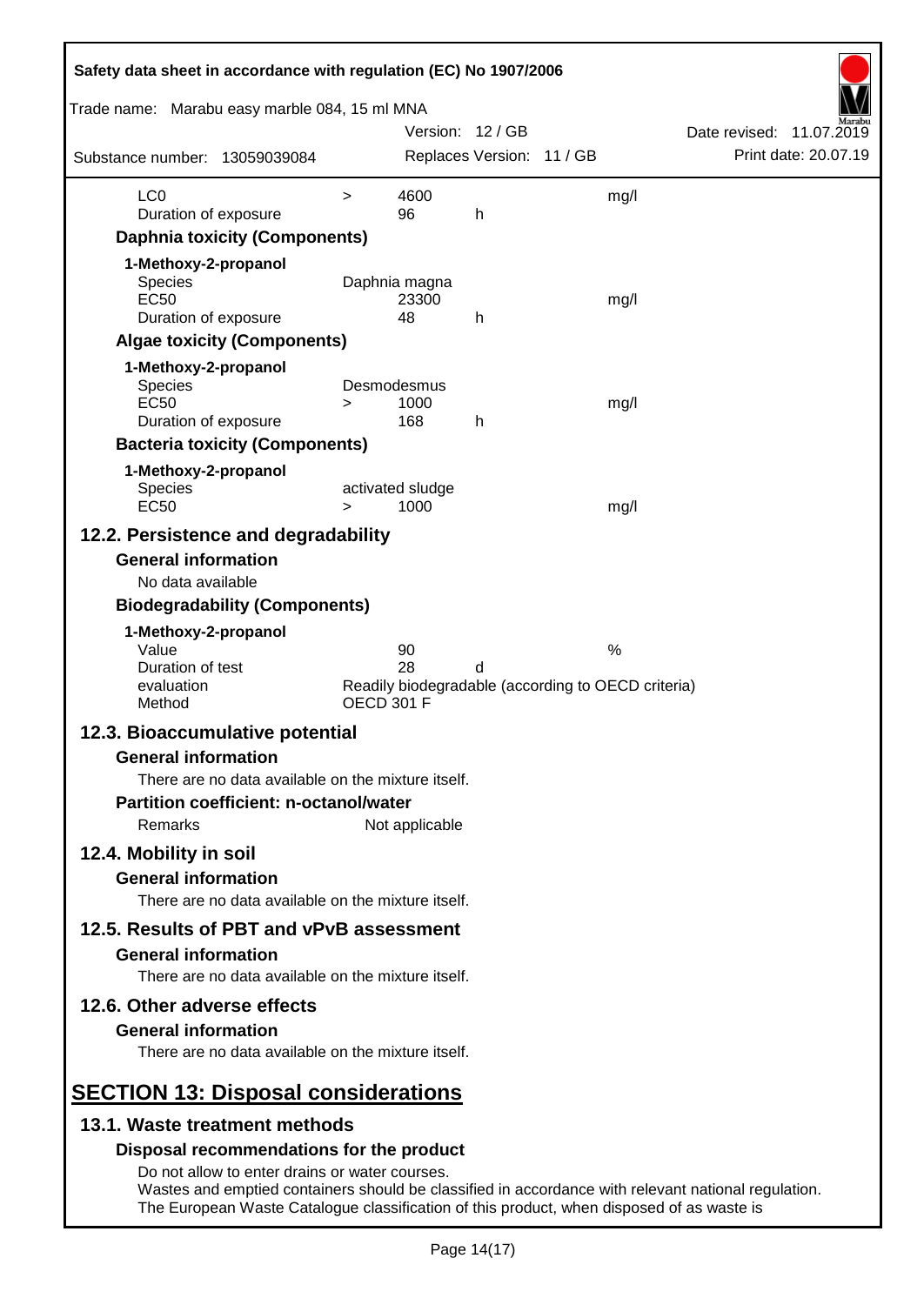| Safety data sheet in accordance with regulation (EC) No 1907/2006                                                                                                                                                                                                                                                                                                                                                                                                                                                                                                                     |                                        |                           |  |                                                              |
|---------------------------------------------------------------------------------------------------------------------------------------------------------------------------------------------------------------------------------------------------------------------------------------------------------------------------------------------------------------------------------------------------------------------------------------------------------------------------------------------------------------------------------------------------------------------------------------|----------------------------------------|---------------------------|--|--------------------------------------------------------------|
| Trade name: Marabu easy marble 084, 15 ml MNA                                                                                                                                                                                                                                                                                                                                                                                                                                                                                                                                         |                                        | Version: 12 / GB          |  | Date revised: 11.07.2019                                     |
| Substance number: 13059039084                                                                                                                                                                                                                                                                                                                                                                                                                                                                                                                                                         |                                        | Replaces Version: 11 / GB |  | Print date: 20.07.19                                         |
| EWC waste code<br>If this product is mixed with other wastes, the original waste product code may no longer apply and the<br>appropriate code should be assigned.<br>For further information contact your local waste authority.<br><b>Disposal recommendations for packaging</b><br>Using information provided in this safety data sheet, advice should be obtained from the relevant waste<br>authority on the classification of empty containers.<br>Empty containers must be scrapped or reconditioned.<br>Not emptied containers are hazardous waste (waste code number 150110). | 08 01 11*                              | dangerous substances      |  | waste paint and varnish containing organic solvents or other |
| <b>SECTION 14: Transport information</b>                                                                                                                                                                                                                                                                                                                                                                                                                                                                                                                                              |                                        |                           |  |                                                              |
| <b>Land transport ADR/RID</b><br>14.1. UN number<br><b>UN 1263</b><br>14.2. UN proper shipping name<br><b>PAINT</b><br>14.3. Transport hazard class(es)<br>Class<br>Label<br>14.4. Packing group<br>Packing group<br>Special provision<br><b>Limited Quantity</b><br>Transport category<br>14.5. Environmental hazards<br>Tunnel restriction code<br><b>Marine transport IMDG/GGVSee</b><br>14.1. UN number<br><b>UN 1263</b><br>14.2. UN proper shipping name                                                                                                                        | 3<br>3<br>Ш<br>640E<br>5 I<br>3<br>D/E |                           |  |                                                              |
| <b>PAINT</b><br>14.3. Transport hazard class(es)<br>Class<br>14.4. Packing group<br>Packing group<br>14.5. Environmental hazards<br>no                                                                                                                                                                                                                                                                                                                                                                                                                                                | 3<br>III                               |                           |  |                                                              |
| Air transport ICAO/IATA<br>14.1. UN number<br><b>UN 1263</b><br>14.2. UN proper shipping name<br><b>PAINT</b><br>14.3. Transport hazard class(es)<br>Class<br>14.4. Packing group<br>Packing group                                                                                                                                                                                                                                                                                                                                                                                    | 3<br>III                               |                           |  |                                                              |
| 14.5. Environmental hazards<br>Information for all modes of transport<br>14.6. Special precautions for user<br>Transport within the user's premises:                                                                                                                                                                                                                                                                                                                                                                                                                                  |                                        |                           |  |                                                              |

Always transport in closed containers that are upright and secure.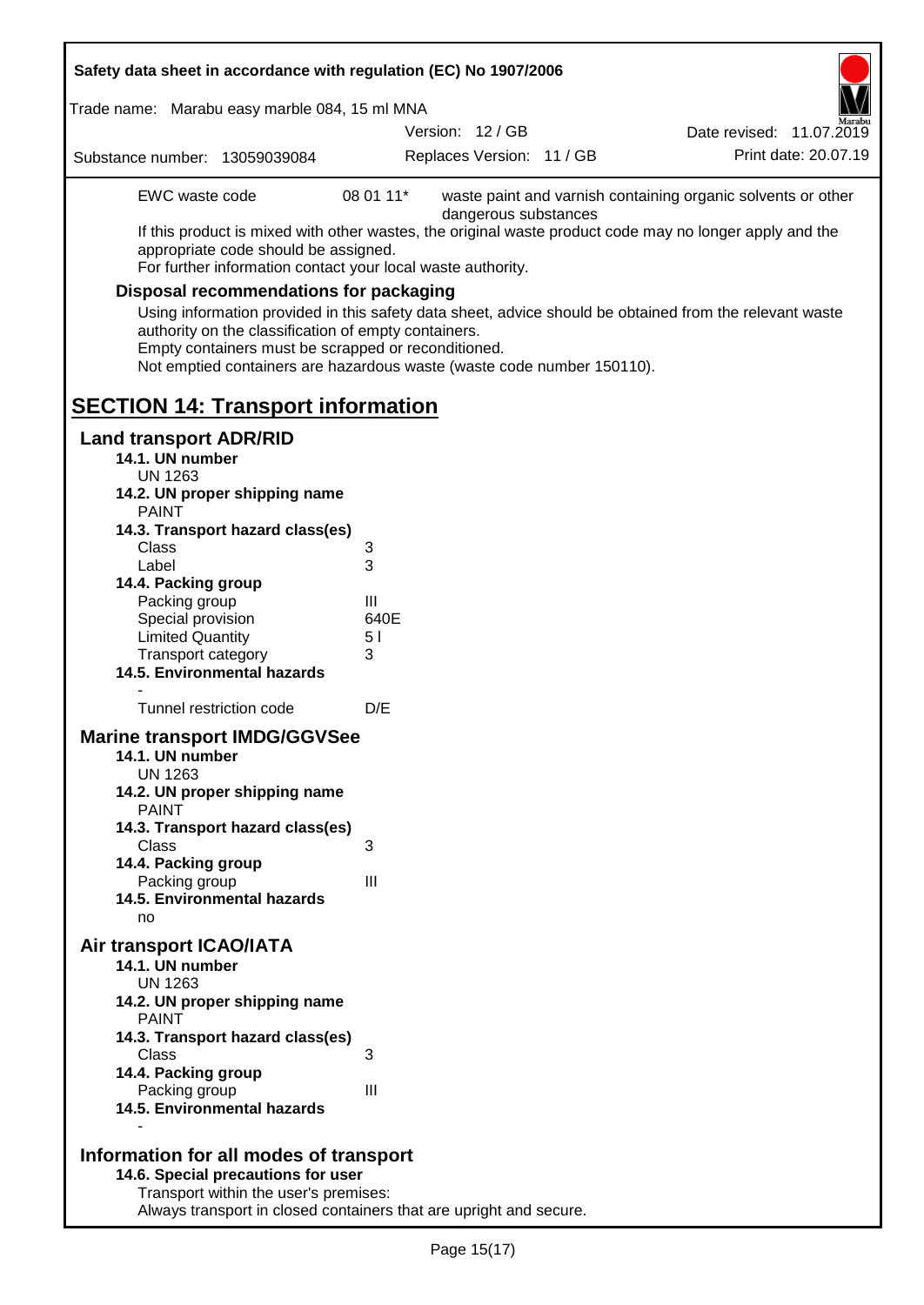| Safety data sheet in accordance with regulation (EC) No 1907/2006                                          |                                                                                                                                                                                                                                     |                                                                        |                           |                                                                                                 |                                                                                                                                                                                                                                                                                                                                                                                                                  |  |
|------------------------------------------------------------------------------------------------------------|-------------------------------------------------------------------------------------------------------------------------------------------------------------------------------------------------------------------------------------|------------------------------------------------------------------------|---------------------------|-------------------------------------------------------------------------------------------------|------------------------------------------------------------------------------------------------------------------------------------------------------------------------------------------------------------------------------------------------------------------------------------------------------------------------------------------------------------------------------------------------------------------|--|
| Trade name: Marabu easy marble 084, 15 ml MNA                                                              |                                                                                                                                                                                                                                     |                                                                        |                           |                                                                                                 |                                                                                                                                                                                                                                                                                                                                                                                                                  |  |
|                                                                                                            |                                                                                                                                                                                                                                     |                                                                        | Version: 12 / GB          |                                                                                                 | Date revised: 11.07.2019<br>Print date: 20.07.19                                                                                                                                                                                                                                                                                                                                                                 |  |
| Substance number: 13059039084                                                                              |                                                                                                                                                                                                                                     |                                                                        | Replaces Version: 11 / GB |                                                                                                 |                                                                                                                                                                                                                                                                                                                                                                                                                  |  |
|                                                                                                            |                                                                                                                                                                                                                                     |                                                                        |                           |                                                                                                 | Ensure that persons transporting the product know what to do in the event of an accident or spillage.                                                                                                                                                                                                                                                                                                            |  |
| <b>Other information</b><br>14.7. Transport in bulk according to Annex II of Marpol and the IBC Code<br>no |                                                                                                                                                                                                                                     |                                                                        |                           |                                                                                                 |                                                                                                                                                                                                                                                                                                                                                                                                                  |  |
| <b>SECTION 15: Regulatory information</b>                                                                  |                                                                                                                                                                                                                                     |                                                                        |                           |                                                                                                 |                                                                                                                                                                                                                                                                                                                                                                                                                  |  |
| or mixture                                                                                                 |                                                                                                                                                                                                                                     |                                                                        |                           |                                                                                                 | 15.1. Safety, health and environmental regulations/legislation specific for the substance                                                                                                                                                                                                                                                                                                                        |  |
| Major-accident categories acc. 96/82/EC                                                                    |                                                                                                                                                                                                                                     |                                                                        |                           |                                                                                                 |                                                                                                                                                                                                                                                                                                                                                                                                                  |  |
| Category<br><b>VOC</b>                                                                                     | 6                                                                                                                                                                                                                                   | Flammable                                                              |                           | 5.000.000                                                                                       | 50.000.000<br>kg<br>kg                                                                                                                                                                                                                                                                                                                                                                                           |  |
| VOC (EU)<br>VOC (EU)                                                                                       |                                                                                                                                                                                                                                     | 66,42                                                                  | %<br>704,1                | g/l                                                                                             |                                                                                                                                                                                                                                                                                                                                                                                                                  |  |
| <b>Other information</b>                                                                                   |                                                                                                                                                                                                                                     |                                                                        |                           |                                                                                                 |                                                                                                                                                                                                                                                                                                                                                                                                                  |  |
|                                                                                                            | The product does not contain substances of very high concern (SVHC).                                                                                                                                                                |                                                                        |                           |                                                                                                 |                                                                                                                                                                                                                                                                                                                                                                                                                  |  |
| <b>Other information</b>                                                                                   |                                                                                                                                                                                                                                     |                                                                        |                           |                                                                                                 |                                                                                                                                                                                                                                                                                                                                                                                                                  |  |
|                                                                                                            | All components are contained in the ENCS inventory.<br>All components are contained in the AICS inventory.<br>All components are contained in the DSL inventory.<br>All components are contained in the TSCA inventory or exempted. |                                                                        |                           |                                                                                                 |                                                                                                                                                                                                                                                                                                                                                                                                                  |  |
| 15.2. Chemical safety assessment                                                                           |                                                                                                                                                                                                                                     |                                                                        |                           | For this preparation a chemical safety assessment has not been carried out.                     |                                                                                                                                                                                                                                                                                                                                                                                                                  |  |
| <b>SECTION 16: Other information</b>                                                                       |                                                                                                                                                                                                                                     |                                                                        |                           |                                                                                                 |                                                                                                                                                                                                                                                                                                                                                                                                                  |  |
| Hazard statements listed in Chapter 3                                                                      |                                                                                                                                                                                                                                     |                                                                        |                           |                                                                                                 |                                                                                                                                                                                                                                                                                                                                                                                                                  |  |
| <b>EUH066</b>                                                                                              |                                                                                                                                                                                                                                     | Repeated exposure may cause skin dryness or cracking.                  |                           |                                                                                                 |                                                                                                                                                                                                                                                                                                                                                                                                                  |  |
| H <sub>226</sub><br>H302                                                                                   |                                                                                                                                                                                                                                     | Flammable liquid and vapour.                                           |                           |                                                                                                 |                                                                                                                                                                                                                                                                                                                                                                                                                  |  |
| H304                                                                                                       |                                                                                                                                                                                                                                     | Harmful if swallowed.<br>May be fatal if swallowed and enters airways. |                           |                                                                                                 |                                                                                                                                                                                                                                                                                                                                                                                                                  |  |
| H312                                                                                                       |                                                                                                                                                                                                                                     | Harmful in contact with skin.                                          |                           |                                                                                                 |                                                                                                                                                                                                                                                                                                                                                                                                                  |  |
| H332                                                                                                       |                                                                                                                                                                                                                                     | Harmful if inhaled.                                                    |                           |                                                                                                 |                                                                                                                                                                                                                                                                                                                                                                                                                  |  |
| H336                                                                                                       |                                                                                                                                                                                                                                     | May cause drowsiness or dizziness.                                     |                           |                                                                                                 |                                                                                                                                                                                                                                                                                                                                                                                                                  |  |
| <b>CLP categories listed in Chapter 3</b>                                                                  |                                                                                                                                                                                                                                     |                                                                        |                           |                                                                                                 |                                                                                                                                                                                                                                                                                                                                                                                                                  |  |
| Acute Tox. 4                                                                                               |                                                                                                                                                                                                                                     | Acute toxicity, Category 4                                             |                           |                                                                                                 |                                                                                                                                                                                                                                                                                                                                                                                                                  |  |
| Asp. Tox. 1<br>Flam. Liq. 3                                                                                |                                                                                                                                                                                                                                     | Aspiration hazard, Category 1<br>Flammable liquid, Category 3          |                           |                                                                                                 |                                                                                                                                                                                                                                                                                                                                                                                                                  |  |
| STOT SE 3                                                                                                  |                                                                                                                                                                                                                                     |                                                                        |                           | Specific target organ toxicity - single exposure, Category 3                                    |                                                                                                                                                                                                                                                                                                                                                                                                                  |  |
| <b>Supplemental information</b>                                                                            |                                                                                                                                                                                                                                     |                                                                        |                           |                                                                                                 |                                                                                                                                                                                                                                                                                                                                                                                                                  |  |
|                                                                                                            |                                                                                                                                                                                                                                     |                                                                        |                           |                                                                                                 | Relevant changes compared with the previous version of the safety data sheet are marked with: ***<br>This information is based on our present state of knowledge. However, it should not constitute a<br>guarantee for any specific product properties and shall not establish a legally valid relationship.<br>The information in this Safety Data Sheet is based on the present state of knowledge and current |  |
| legislation.                                                                                               |                                                                                                                                                                                                                                     |                                                                        |                           |                                                                                                 | It provides guidance on health, safety and environmental aspects of the product and should not be                                                                                                                                                                                                                                                                                                                |  |
|                                                                                                            | to the supplier and obtaining written handling instructions.                                                                                                                                                                        |                                                                        |                           | construed as any guarantee of technical performance or suitability for particular applications. | The product should not be used for purposes other than those shown in Section 1 without first referring                                                                                                                                                                                                                                                                                                          |  |
|                                                                                                            | for ensuring that the requirements of relevant legislation are complied with.                                                                                                                                                       |                                                                        |                           |                                                                                                 | As the specific conditions of use of the product are outside the supplier's control, the user is responsible                                                                                                                                                                                                                                                                                                     |  |
|                                                                                                            | workplace risks, as required by other health and safety legislation.                                                                                                                                                                |                                                                        |                           |                                                                                                 | The information contained in this safety data sheet does not constitute the user's own assessment of                                                                                                                                                                                                                                                                                                             |  |